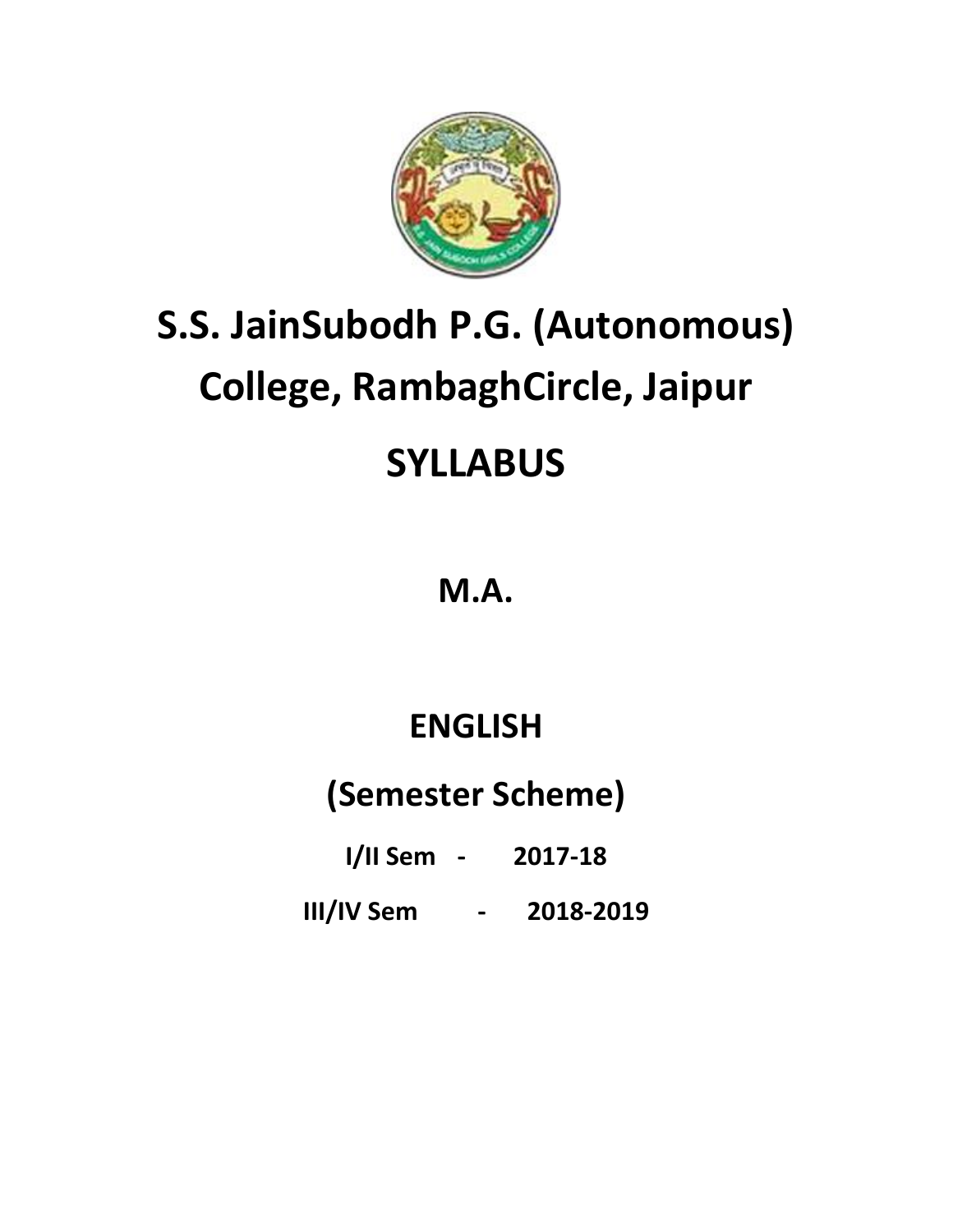

### **S.S. Jain Subodh P.G. (Autonomous) College, Rambagh Circle, Jaipur**

### **Syllabus for the Semester Scheme of M.A. English (2017-18)**

### **Semester I – IV**

**M.A. English** 

### **Scheme of Examination**

Candidates for the M.A. (Previous) and M.A. (Final) in English, will study a total of 16 papers. Eight of these papers will be studied in M.A. (Previous) 1 & II Semester and the remaining eight in M.A. (Final) III & IV Semester. Each paper will have a total of 9 credits.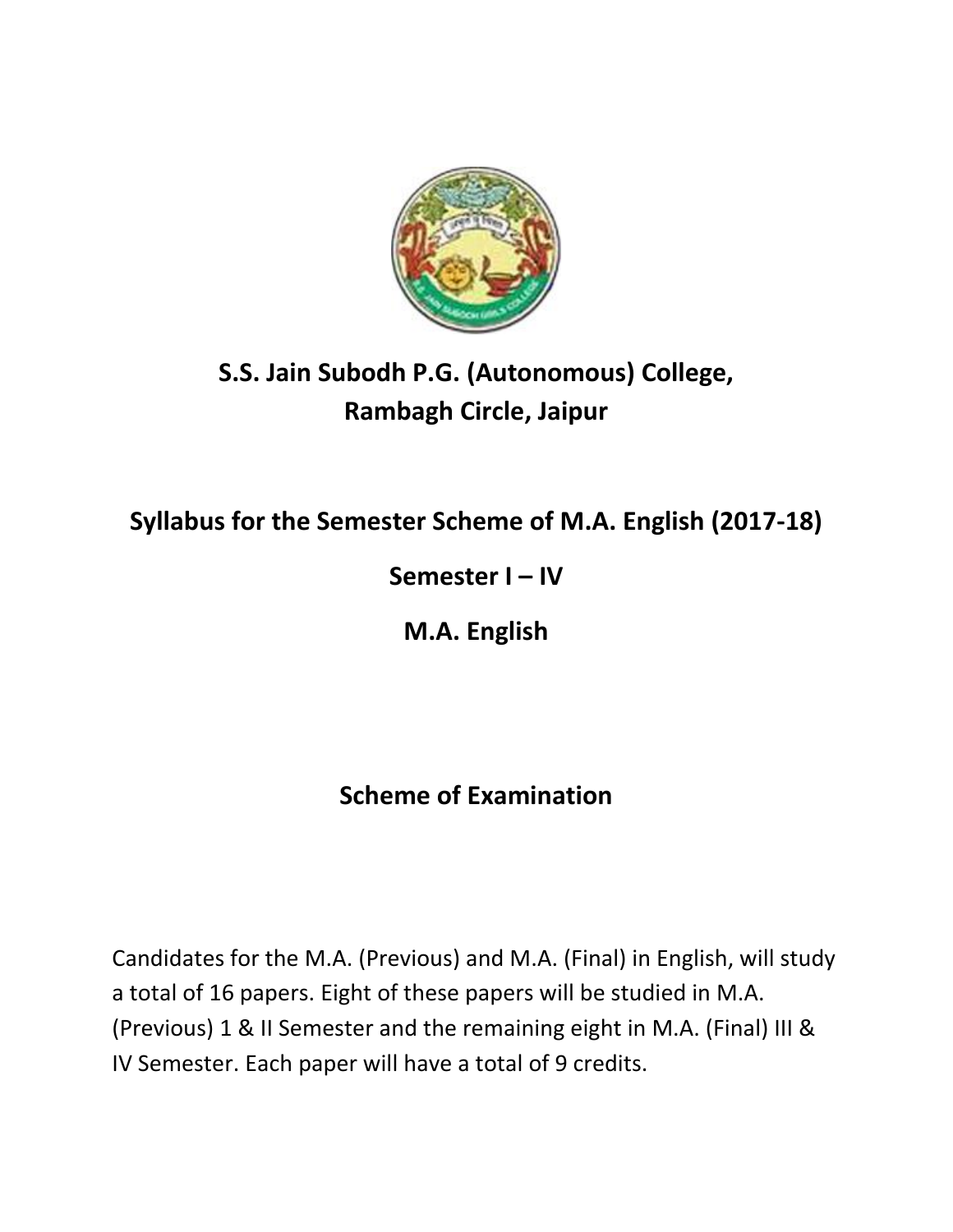**M.A. (Previous) English**

**Semester Scheme (2017-18)**

**Scheme of Examination**

**Semester I & II**

#### **Each Semester will have four Papers. There will be a total of Eight Papers in I& II Semester I Semester ENG101, ENG102, ENG103, ENG104 II Semester ENG201, ENG202, ENG203, ENG204**

Each Semester of P.G. Course shall be of 36 credits, i.e. 144 credit or more in all the Four Semesters taken together.

15 hours comprises 1 credit. Each paper will be of 9 credits.

| There will be 4 hours of Lecturers            |     | 4 credits |
|-----------------------------------------------|-----|-----------|
| There will be 2 hours Tutorials               |     | 2 credits |
| There will be 1 hour Assignment               | $=$ | 1 credits |
| There will be 2 hours of interactive $B\&M =$ |     | 2 credits |
| $B\&M =$ Background and Movement              |     |           |
|                                               |     |           |

Group Discussion, Audio Visual Aids, Literary Activities, Literary Quiz

Paper 101 – Language, Communication Skills I

Duration : 3 hrs. Max. Marks: 70

All questions are compulsory with provision for internal choice Semester I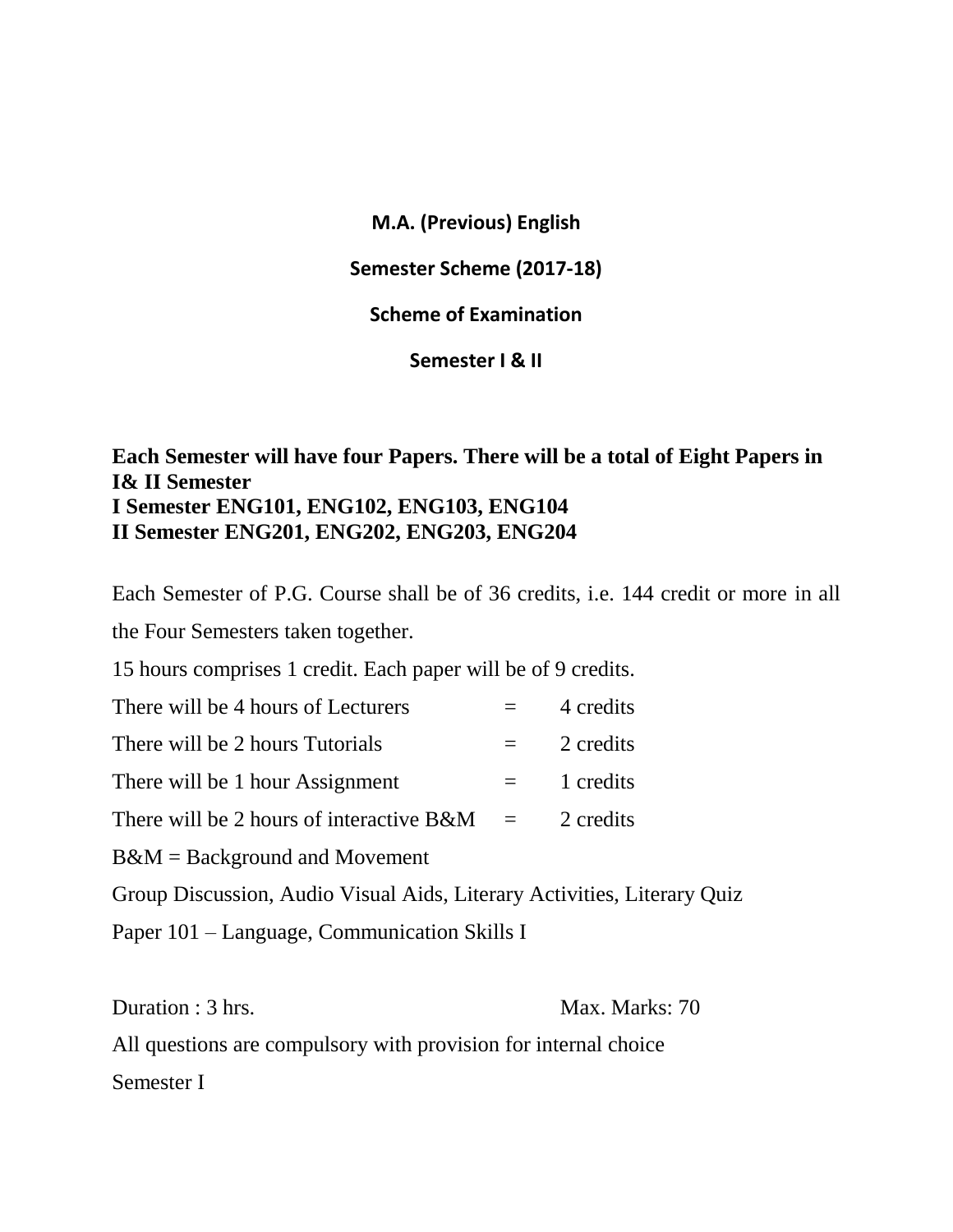#### **Paper ENG101 – Language and Communication Skills I**

**1.** (i) Basic Sentence Patters

 (ii) Different Concepts and Notions (such as request, order, question, condition, purpose, suggestion, wishes, hope, intention, obligation, contrast, concession)

- 2. Transformation of sentences
- (i) Active and Passive Voice
	- (ii) Direct and Indirect Speech
- 3. Theme-writing
- 4. Comprehension and Précis writing (Prose)
- 5. Letter writing (Formal and Informal)
- 6. Types/Modes of Communication

Each Semester of P.G. Course shall be of 36 credits, i.e. 144 credits or more in all the Four Semesters taken together.

15 hours comprises 1 credit. Each paper will be of 9 credits.

| There will be 4 hours of Lectures                                                                             |         | 4 credits |
|---------------------------------------------------------------------------------------------------------------|---------|-----------|
| There will be 2 hours Tutorials                                                                               |         | 2 credits |
| There will be 1 hour Assignment                                                                               | $=$ $-$ | 1 credit  |
| There will be 2 hours of interactive $B\&M =$                                                                 |         | 2 credits |
| $\mathbf{D} \theta \mathbf{M}$ $\mathbf{D}_{\text{eq}}$ $\mathbf{L}_{\text{eq}}$ and $\mathbf{L}_{\text{eq}}$ |         |           |

B&M = Background and Movement

Group Discussion, Audio Visual Aids, Literary Activities, Literary Quiz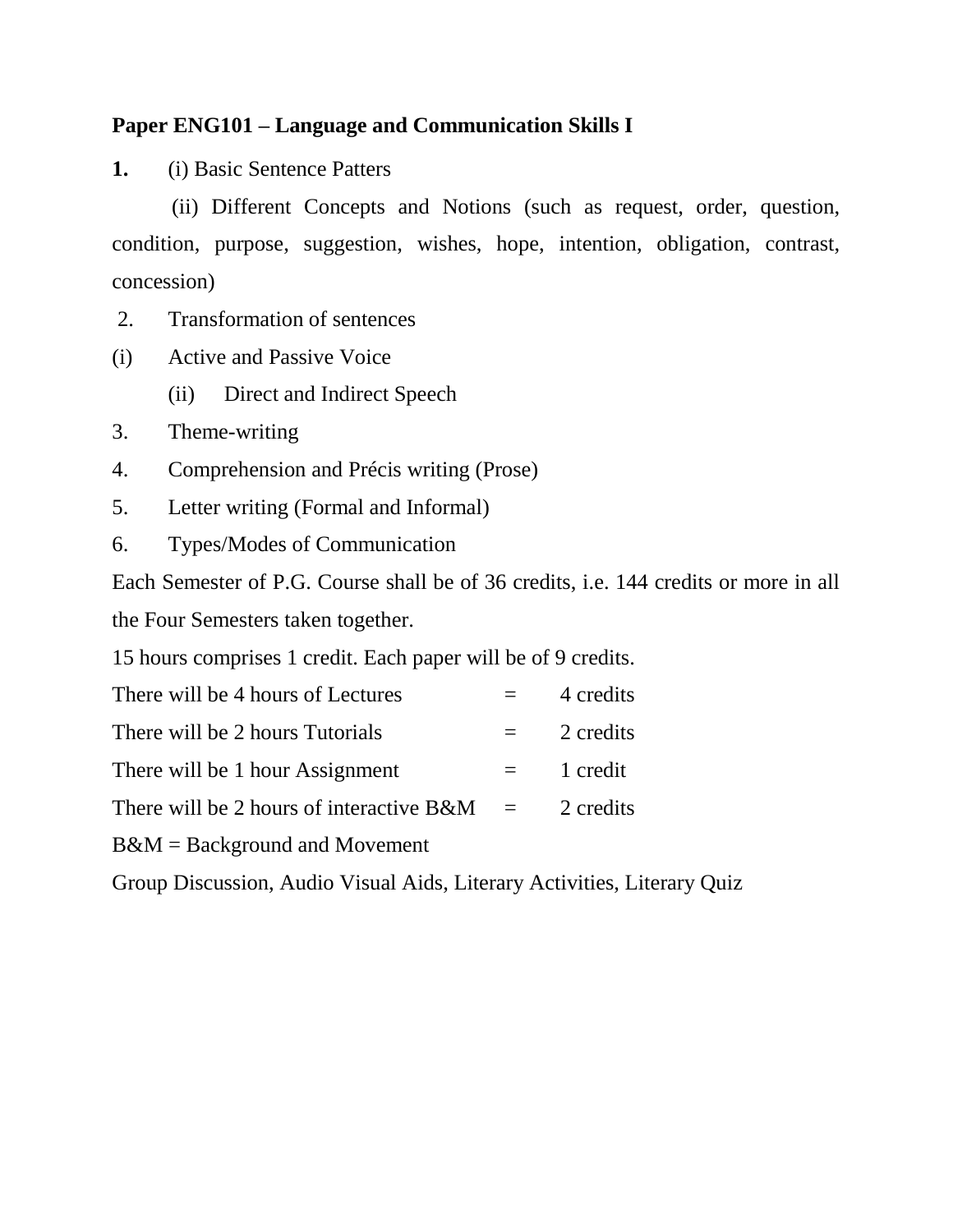#### **Paper ENG102 – Age of Revival I (Elizabethan)**

Duration : 3 hrs. Max. Marks: 70

Candidates will be required to answer five questions in all: Question No.1 (four passages for explanation with reference to the context from unit 4, 5 and 6) and four other questions and at least on from each unit.

Semester-I

Unit 1. Chaucer: Prologue to Canterbury Tales

- Unit 2. Spenser: Faerie Queen, Canto I
- Unit 3. Webster: The Duchess of Malfi
- Unit 4. Shakespeare : King Lear, The Tempest

Unit 5. Marlowe-Dr. Faustus

Unit 6. Essays: Of Truth, Of Death, Of Revenge, Of Adversity, Of Parents, Of Simulation and Dissimulation, Of Single and Married Life,

Donne :The following poems from The Metaphysical Poets (ed. Helen Gardner, Rupa& Company, New Delhi): The Sunne Rising, The Canonization, The Valediction: Forbidding Mourning, Valediction: Of Weeping, The Flea, The Relique, Batter My Heart.

Each Semester of P.G. Course shall be of 36 credits, i.e. 144 credits or more in all the Four Semesters taken together.

15 hours comprises 1 credit. Each paper will be of 9 credits.

| There will be 4 hours of Lectures             |     | 4 credits |
|-----------------------------------------------|-----|-----------|
| There will be 2 hours Tutorials               |     | 2 credits |
| There will be 1 hour Assignment               | $=$ | 1 credit  |
| There will be 2 hours of interactive $B\&M =$ |     | 2 credits |
|                                               |     |           |

B&M = Background and Movement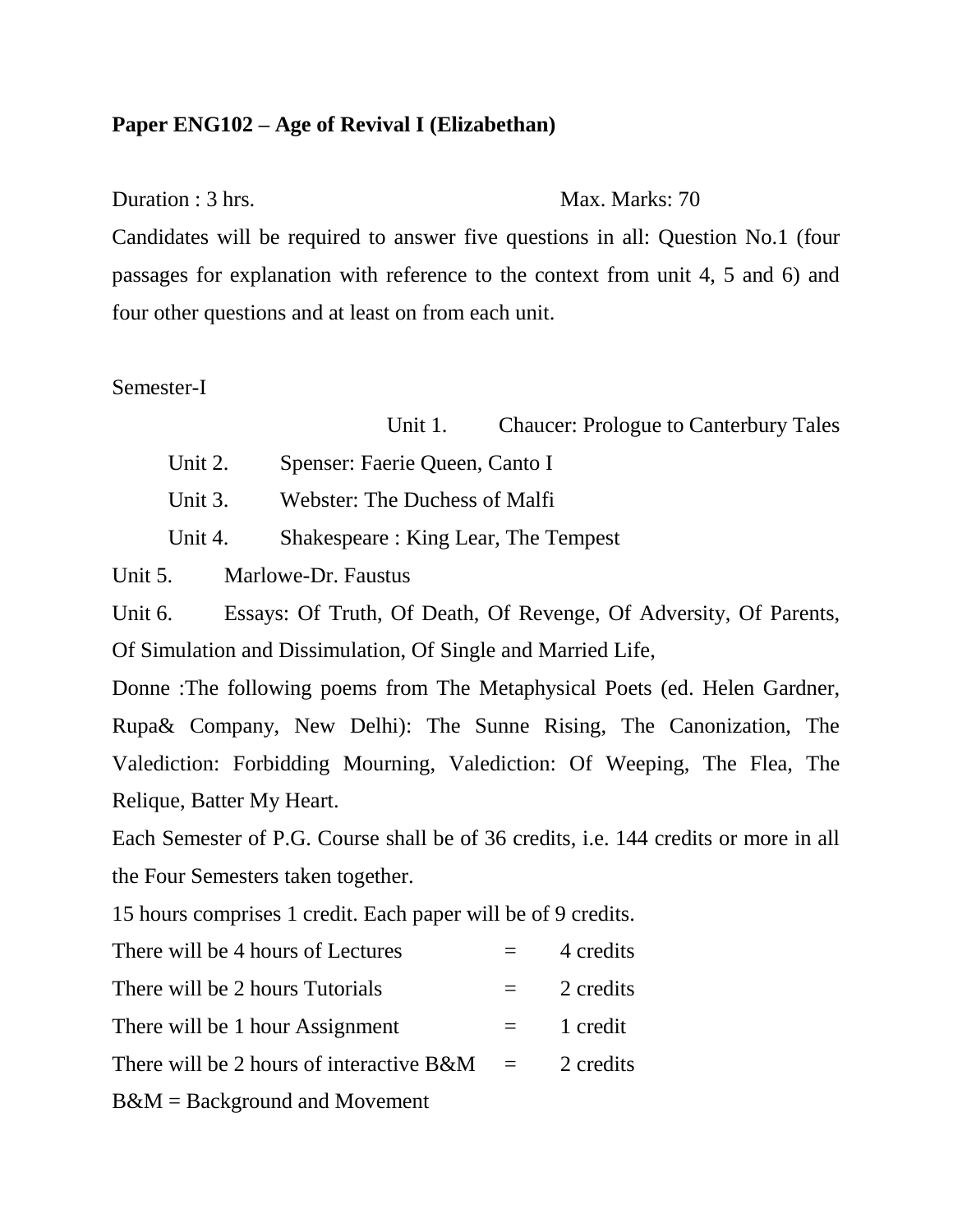Group Discussion, Audio Visual Aids, Literary Activities, Literary Quiz

#### **Paper ENG103 – Pre Romantic and Romantic Age 1**

Duration: 3 hrs. Max. Marks: 70

Candidates will be required to answer five questions in all: Question No.1 (four passages for explanation with reference to the context from unit 2,3,4,5 and 6) and four other questions at least one from each unit.

Semester I

Unit 1. French Revolution and Romantic Movement.

Unit 2. William Collins: Ode to Simplicity, Ode to Evening

Unit 3. Thomas Gray: Ode on the Distant Prospect of Eton College, Ode on the Death of a Favourite Cat.

Unit 4. William Wordsworth :Tintern Abbey

Unit 5. S.T. Coleridge: The Rime of the Ancient Mariner, Kubla Khan.

Unit 6. Shelley: The Cloud, to a Skylark Keats: Ode to a Grecian Urn, Ode to Autumn,

Eve of St. Agnes.

Each semester of P.G. Course shall be of 36 credits, i.e. 144 credits or more in all the Four Semesters taken together.

15 hours comprises 1 credit. Each paper will be of 9 credits.

| There will be 4 hours of Lectures |  | 4 credits |
|-----------------------------------|--|-----------|
|-----------------------------------|--|-----------|

| There will be 2 hours Tutorials |  |  | 2 credits |
|---------------------------------|--|--|-----------|
|---------------------------------|--|--|-----------|

- There will be 1 hour Assignment  $=$  1 credit
- There will be 2 hours of interactive  $B\&M = 2$  credits

B&M = Background and Movement

Group Discussion, Audio Visual Aids, Literary Activities, Literary Quiz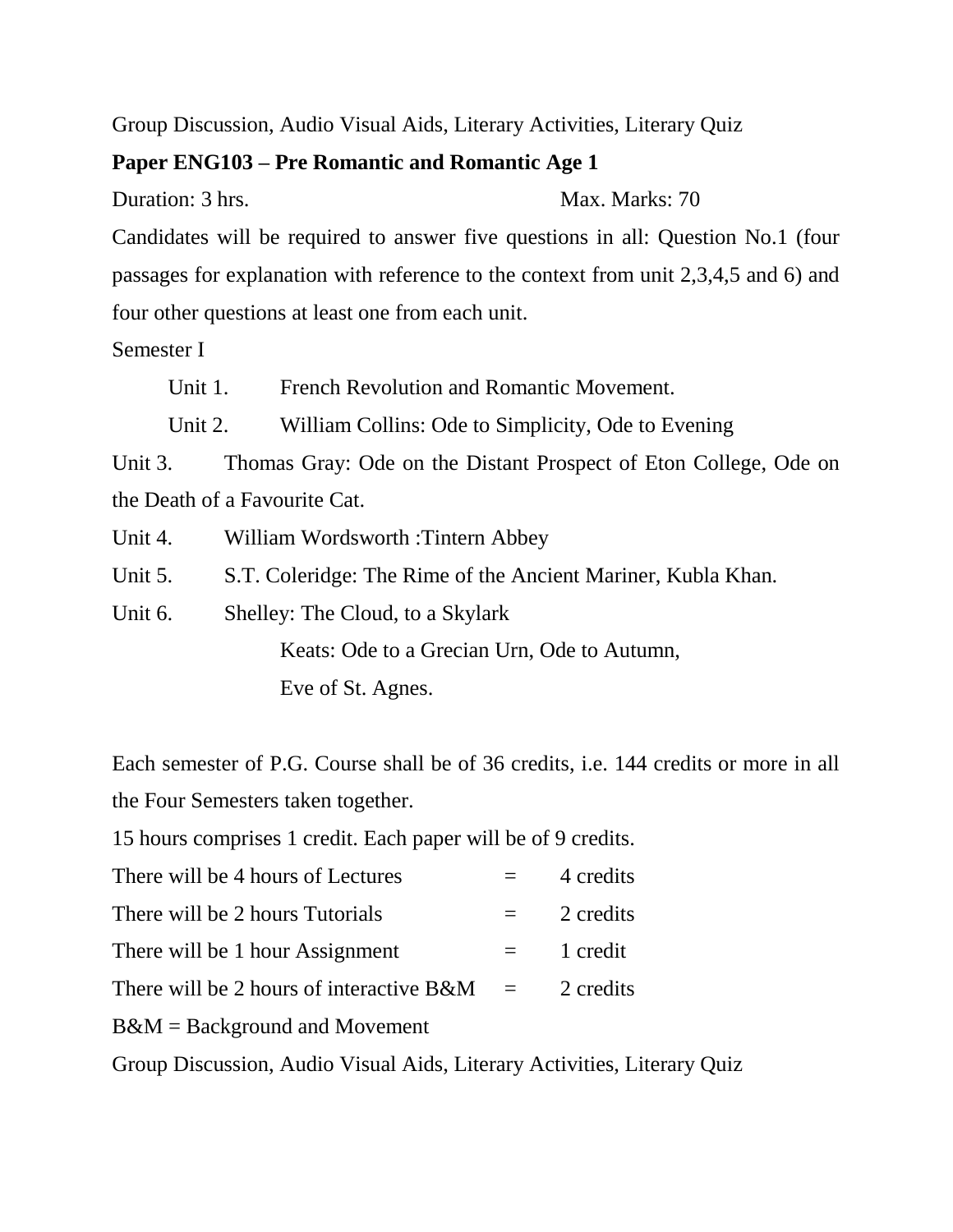#### **Paper ENG104 – Victorian Age I**

#### Duration: 3 hrs. Max. Marks: 70

Candidates will be required to answer five questions in all: Question No.1 (four passages for explanation with reference to the context from unit 2,3,4 and 5) and four other questions at least one from each unit.

Semester I

Unit 1. Oxford Movement and Industrial Revolution

Unit 2. Robert Browning: A Grammarian's Funeral, Porphyria's Lover, Andrea Del Sarto

Unit 3. Tennyson: Lady of Shallot, Lotus Eaters

Unit 4. G.M. Hopkins: Spring and Fall, Pied Beauty, Carrion Comfort, The Windhover, Felix Randall, God's Grandeur

Unit 5. Elizabeth Barrett Browning:

- (i) Sonnet No. XLI'I thank all who have loved me'
- (ii) Sonnet No. XIV 'If you must love….' From Sonnets from Portuguese
- (iii) 'A Curse for a Nation'
- Unit 6. Wilkie Collins: The Moonstone

Each Semester of P.G. Course shall be of 36 credits, i.e. 144 credits oir more in all the Four Semesters taken together.

15 hours comprises 1 credit. Each paper will be of 9 credits.

| There will be 4 hours of Lectures        |          | 4 credits     |
|------------------------------------------|----------|---------------|
| There will be 2 hours Tutorials          |          | $= 2$ credits |
| There will be 1 hour Assignment          | $\equiv$ | 1 credit      |
| There will be 2 hours of interactive B&M |          | 2 credits     |

B&M = Background and Movement

Group Discussion, Audio Visual Aids, Literary Activities, Literary Quiz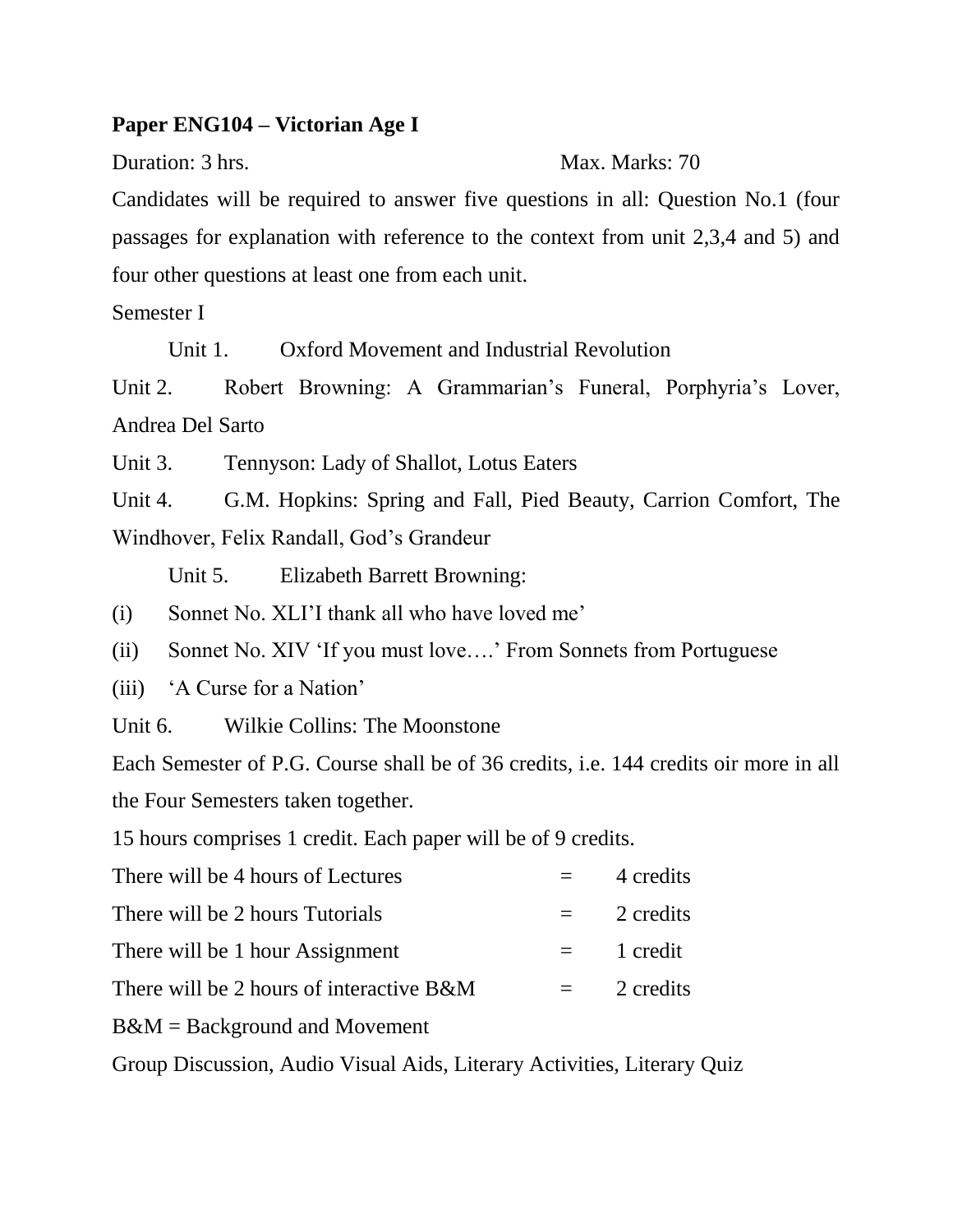#### **Semester II**

### **Each Semester of P G Course shall be of 36 credits, i.e. 144 credutsir more in all the Four Semesteres taken together.**

15hours comprises 1 credit. Each paper will be of 9 credits.

| There will be 4 hours of Lectures                                       | $=$ 4 credits |  |
|-------------------------------------------------------------------------|---------------|--|
| There will be 2 hours Tutorials                                         | $= 2$ credits |  |
| There will be 1 hour Assignment                                         | $= 1$ credits |  |
| There will be 2 hours of interactive B&M                                | $= 2$ credits |  |
| B&M=Background and Movement                                             |               |  |
| Group Discussion, Audio Visual Aids, Literary Activities, Literary Quiz |               |  |

#### **Paper ENG 201- Language and Communication Skills II**

**Duration : 3 hrs. Max. marks : 70** 

**All questions are compulsory with provision for internal choice.**

#### **Semester II**

1. Literary Appreciation-Prose and Poetry

2. (i) Aspects of Pronunciation ( A Knowledge of Phonemic Symbols for Sounds of English, Transcription of Words and Word Stress),

(ii) Word Structure (Elementary Morphology)

(iii) Developing Listening Skills

- 3. Note making
- 4. Word Substitution, Idioms and Phrases, Synonyms and Antonyms Homonyms and Homophones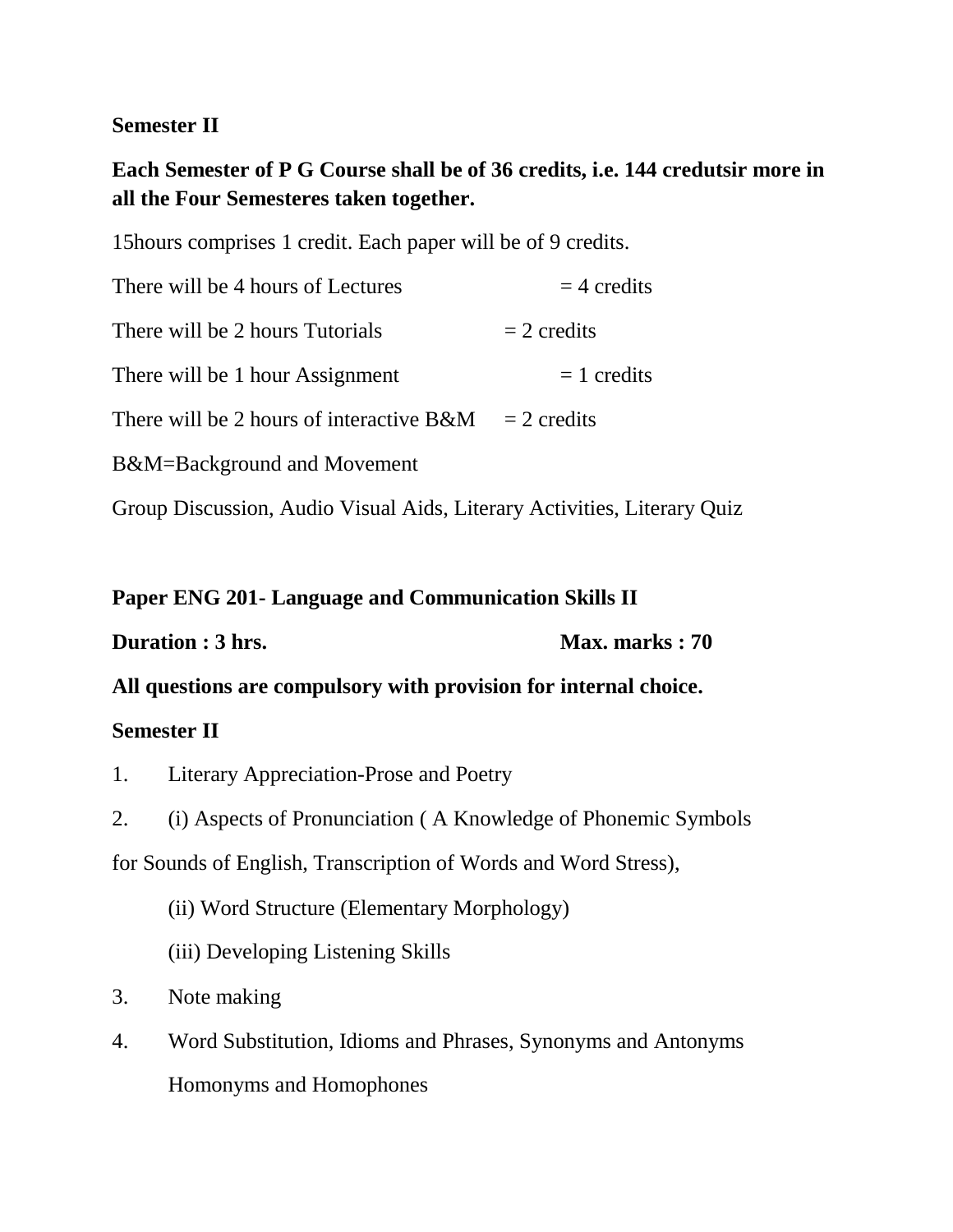- 5. Report writing
- 6. Essay writing

#### **Essential Readings:**

1. S. Hornby:*A Guide to Patterns and Usage*

2. CIEFL- Material on Morphology and Phonology from the

Distance Education Department.

3. George Yule: *The study of Language, OUP (ELBS)*

4. A Comprehensive Grammar of the English Language be Randolph Quirk, Sydney GreenbaumGefforyLecch, and Jan Svartivik.

5. Praveen K Thaker: *Appulturalreciating English poetry: A Practical Course and Anthology, Orient Longman, 1999*

6. *Effective English Communication,* Krishan Mohan and Meenakshi Raman, Tata McGraw Hill, 2001.

7. *Spoken English,* V .Sasi Kumar and P.V. Dhamija, Tata McGraw

Hill, 2001

8. *Growth and Structure of the English Language* by Otto Jespersen

**Each Semester of P G Course shall be of 36 credits, i.e. 144 credists or more in all the Four Semesters taken together.**

15 hours comprises 1 credit. Each paper will be of 9 credits.

| There will be 4 hours of Lectures                     | $=$ 4 credits |
|-------------------------------------------------------|---------------|
| There will be 2 hours Tutorials                       | $= 2$ credits |
| There will be 1 hour Assignment                       | $= 1$ credit  |
| There will be 2 hours of interactive $B\&M=2$ credits |               |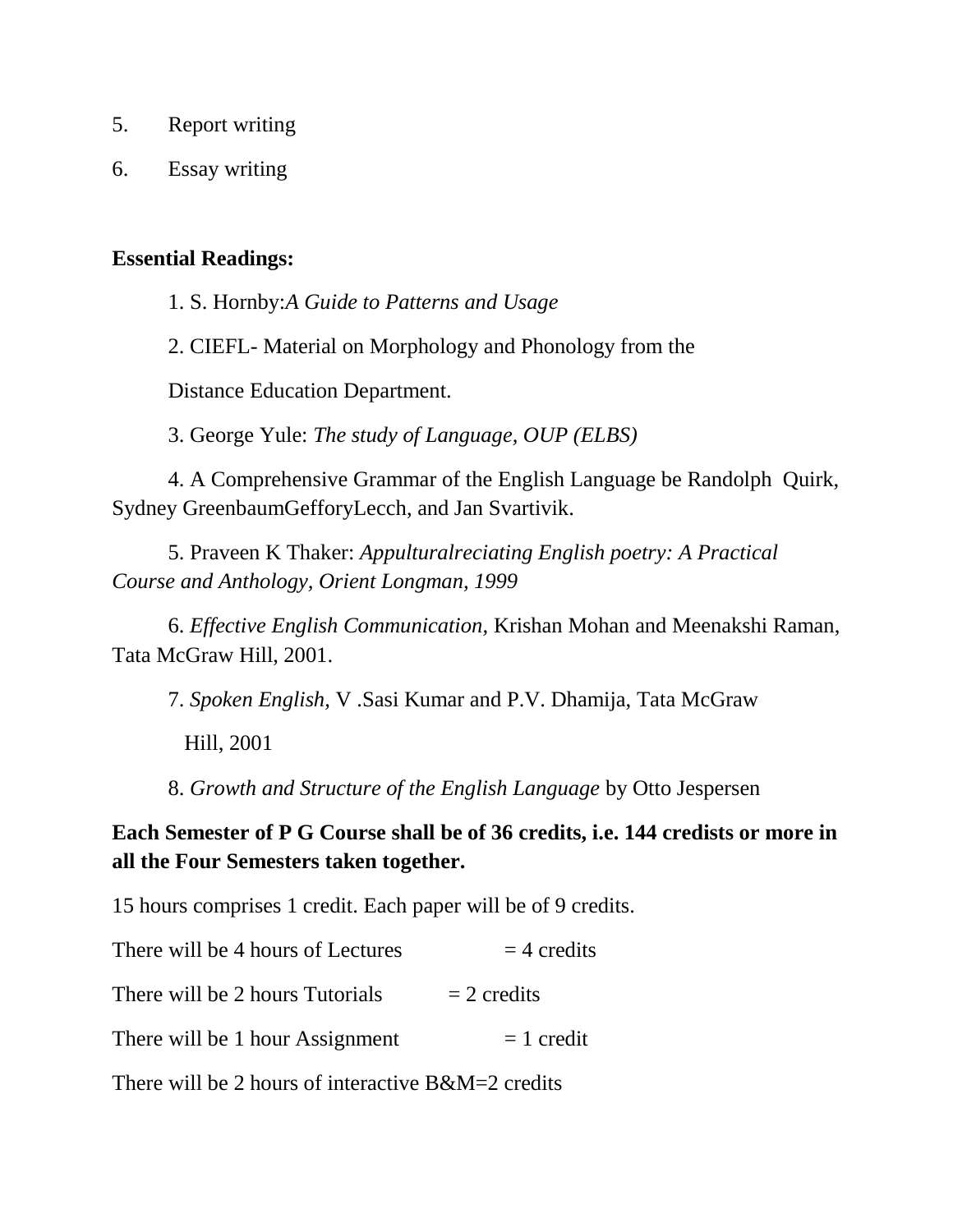B&M= Background and Movement

Group Discussion, Audio Visual Aids, Literary Activities, Literary Quiz

**Paper ENG 202- Age of Revival II (Restoration)**

**Duration : 3 hrs. Max. Marks : 70** 

**Candidates will be required to answer five questions in all : Question No. 1 ( four passages for explanation with reference to the context from unit 2, 3, 4, 5, and 6) and four other questions and at least one from each unit.**

#### Semester II

Unit 1. Restoration and The Age of Reason Unit 2. John Milton :*Paradise Lost, Book I* Unit 3. Congreve- *The Way of the world* Unit 4. Dryden-Mac flecknoe Unit 5.Swift:*The Battle of the Books* Unit 6.Pope:*The Rape of the Lock*

#### **Essential Readings :**

PramodNayar- *A History of English Literature*

Each Semester of P G Course shall be of 36 credits, i.e. 144 credits or more in all the Four Semesters taken together.

15 hours comprises 1 credit. Each paper will be of 9 credits.

| There will be 4 hours of Lectures | $=$ 4 credits |
|-----------------------------------|---------------|
| There will be 2 hours Tutorials   | $= 2$ credits |
| There will be hour Assignment     | $= 1$ credit  |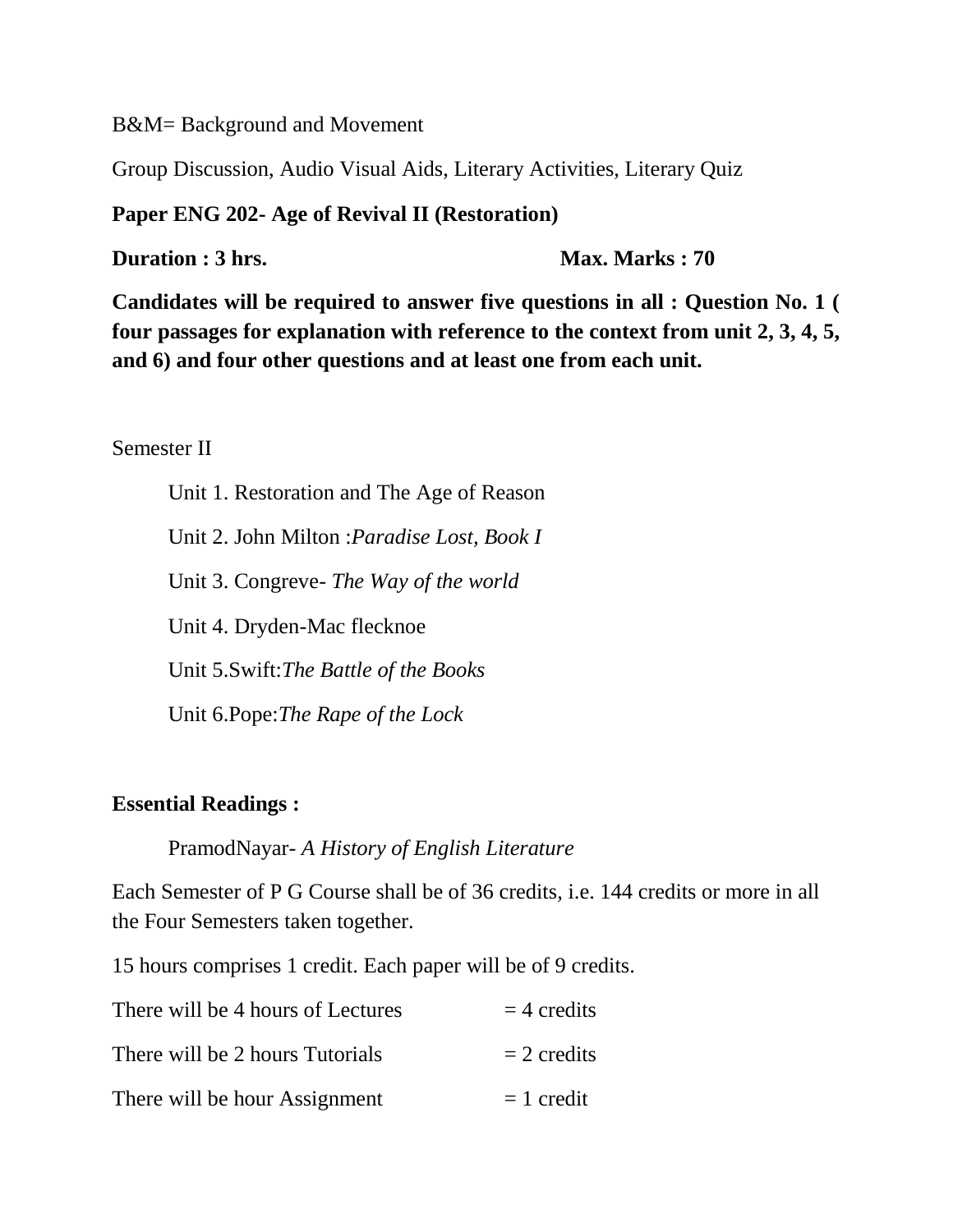There will be 2 hours of interactive  $B\&M = 2$  credits

B&M= Background and Movement

Group Discussion, Audio Visual Aids, Literary Activities, Literary Quiz

#### **Paper ENG203- Pre-romantic and Romantic age II**

**Duration: 3 hrs. Max. Marks: 70** 

**Candidates will be required to answer five questions in all and at least one from each unit.**

#### **Semester II**

Unit 1.Sheridan: The Rivals

Unit 2.Jane Austen: Pride and Prejudice

Unit 3.Walter Scott- Ivanhoe

Unit 4.Mary Shelley: Frankenstein or The Modern Prometheus

OUPStudents Edition 1818

Unit 5.Charles Lamb the following essays form Essays of Elia (Ed.

Hailward and Hill, Macmillan): Imperfect Sympathies

Dream Children,In praise of Chimney Sweepers

Unit 6.William Hazlitt: The following essays form Table talk (ed. C.M. Macken, Everyman) On Familiar Style, On the Ignorance of the Learned, On going a Journey

#### **Essential Readings:**

**Part 1 and 2 of Volumes V of New Pelican Guide to English Literature ed. Boris Ford**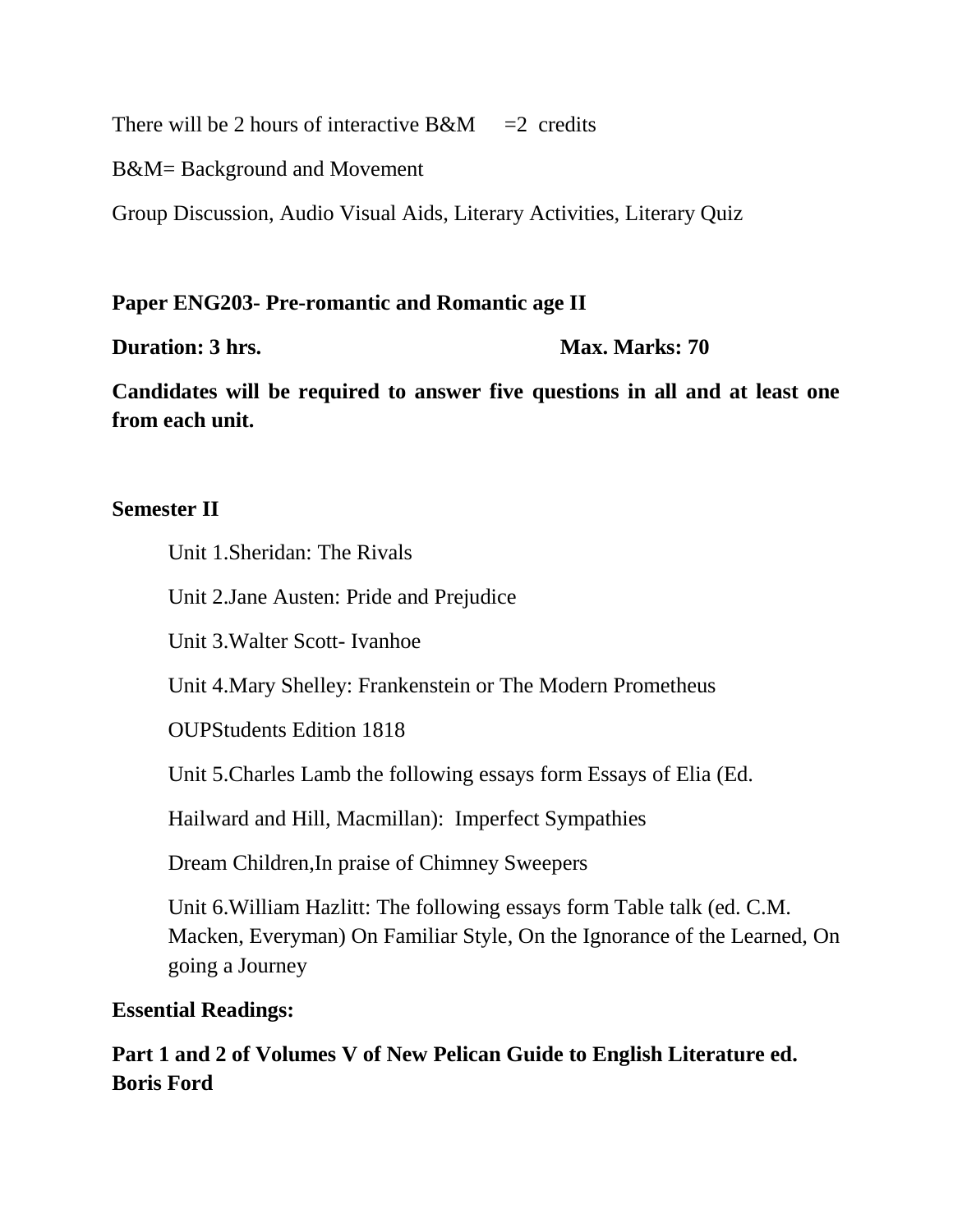#### **Each Semester of P G Course shall be of 36 credits, i.e. 144 credits or more in all the Four Semesters taken together**.

15 hours comprises 1 credit. Each paper will be of 9 credits.

| There will be 4 hours of Lectures                       | $=$ 4 credits |
|---------------------------------------------------------|---------------|
| There will be 2 hours Tutorials                         | $= 2$ credits |
| There will be hour Assignment                           | $= 1$ credit  |
| There will be 2 hours of interactive $B\&M = 2$ credits |               |
| B&M= Background and Movement                            |               |

**PaperENG 204 – Victorian Age II**

**Duration: 3 hrs. Max. Marks: 70** 

**Candidates will be required to answer five questions in all and at least one from each unit.**

#### **Semester II**

Unit 1.Pre- Raphaelites and Introduction to Victorian Novel.

Unit 2.Charles Dickens: Oliver Twist

Unit 3.Emily Bronte Wuthering Heights

Unit 4.Thomas hardy The Woodlander

Unit 5 George Eliot Silas Marner

Unit 6 Oscar Wilde Picture of Dorian Gray

#### **Essential Readings: Part 1 and 2 of Volume VI of New Pelican Guide to English Literature ed. Boris Ford**

**M. A. (Final) English Semester Scheme (2018-19)**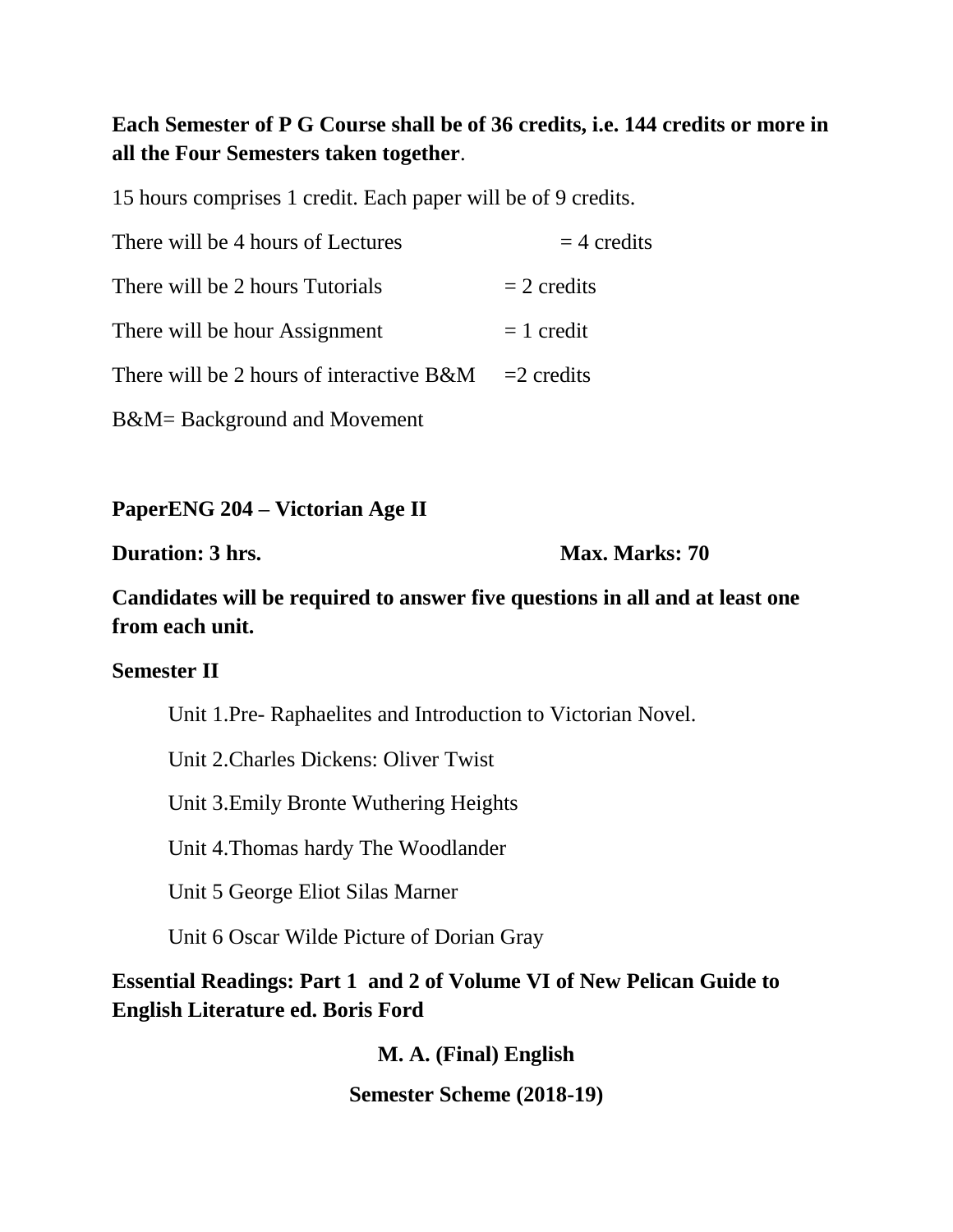#### **Scheme of Examination**

#### Semester III and IV

Each semester will have four papers. They will be a total of eight papers in III and IV semester

**Third Semester = Papers Eng301, Eng302, Eng303 (Compulsory) Paper Eng A01, Eng B01, Eng C01, Eng D01 (Optional) Fourth Semester = Papers Eng401, Eng402, Eng403 (Compulsory) Paper Eng A02, Eng B02, Eng C02, Eng D02 (Optional)**

Each semester of P. G. Course shall be of 36 credits, i.e. 144 credits or more in all the four semesters taken together.

15 hours comprises 1 credit. Each paper will be of 8 credits.

| There will be 4 hours of Lectures         | $=$ 4 credits |
|-------------------------------------------|---------------|
| There will be 2 hours Internal Assessment | $= 2$ credits |
| There will be 2 hours of interactive B&M  | $= 2$ credits |

B&M = Background and Movement

Group Discussion, Audio Visual Aids, Literary Activities, Literary Quiz

#### **Paper Eng 301 – Literary Criticism and Theory – I**

#### **Duration: Three hours Maximum marks: 70**

**Candidates will be required to answer five questions in all and at least one from each unit.**

#### **Semester III**

Unit 1. Aristotle: *Poetics* (Penguin)

 Unit 2. Bharata: *Natyashastra* (Chapter I) with translated excerpts from *Abhinavbharti* ed. J. L. Mason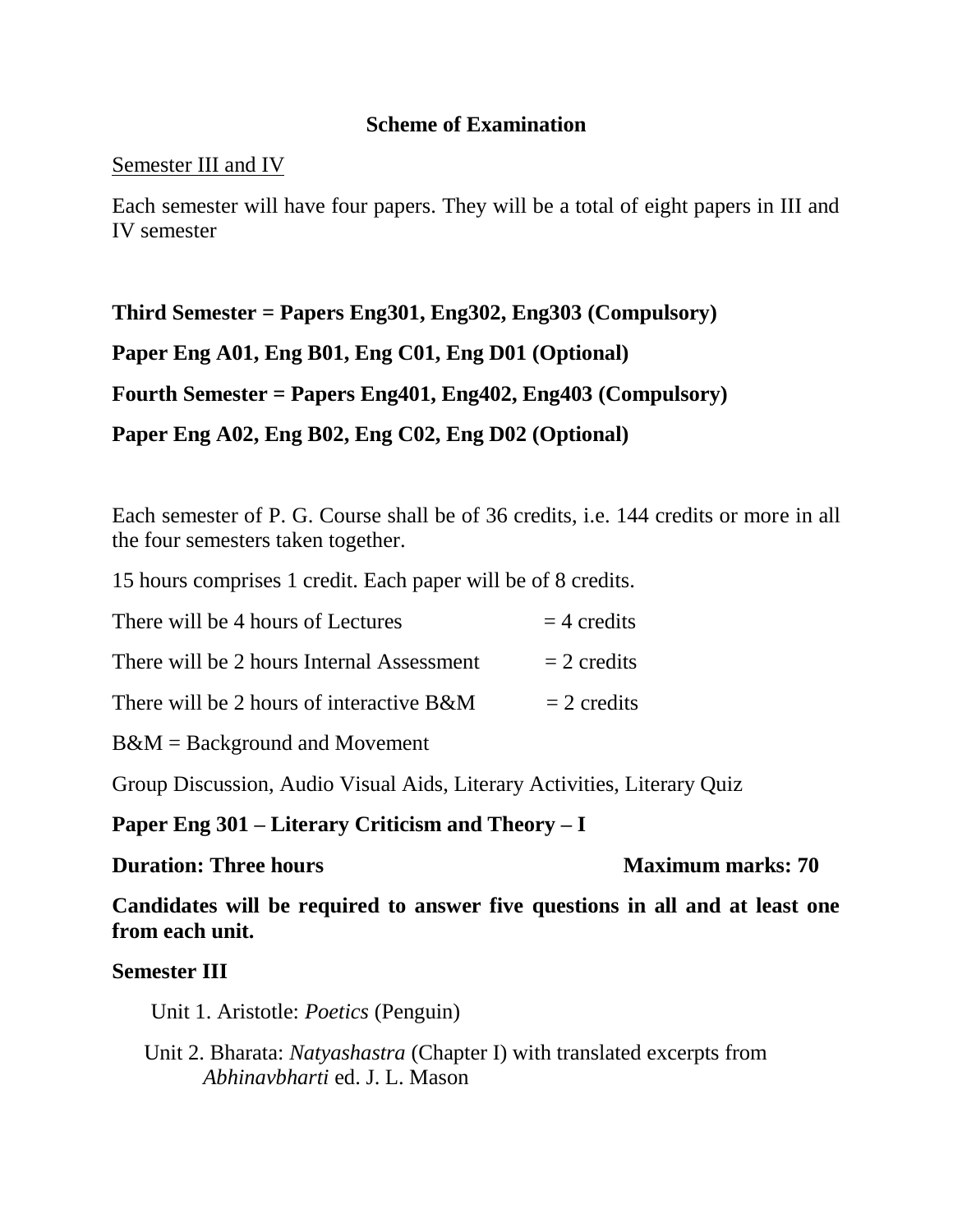- Unit 3. Alexander Pope: *Essay on Criticism* (from *English Critical Texts*, ed. Enright and Chickera)
- Unit 4. Mathew Arnold: *A Study of Poetry* (from *English Critical Texts*, ed. Enright and Chickera)
- Unit 5. T. S. Eliot: Tradition and Individual Talent (from *English Critical Texts*, ed. Enright and Chickera)
- Unit 6. Raymond Williams: Marxism and Culture (from *Culture and Society*)
- Unit 7. S. Radhakrishanan: *Indian Philosophy* Volume I (Chapter I) Introduction pp21-60

Each semester of P. G. Course shall be of 36 credits, i.e. 144 credits or more in all the four semesters taken together.

15 hours comprises 1 credit. Each paper will be of 8 credits.

| There will be 4 hours of Lectures         | $=$ 4 credits |
|-------------------------------------------|---------------|
| There will be 2 hours Internal Assessment | $= 2$ credits |
| There will be 2 hours of interactive B&M  | $= 2$ credits |
| $B\&M =$ Background and Movement          |               |

Group Discussion, Audio Visual Aids, Literary Activities, Literary Quiz

**Paper Eng 302 – Twentieth Century Literature – I**

**Duration: Three hours Maximum marks: 70** 

**Candidates will be required to answer five questions in all: Question No. 1 (four passages for explanation with reference to the context from unit 4, 5, 6, 7,) and four other questions, at least one from each unit.**

#### **Semester III**

Unit 1. Irish Movement and Theatre of the Absurd

Unit 2. Samuel Beckett: *Waiting for Godot*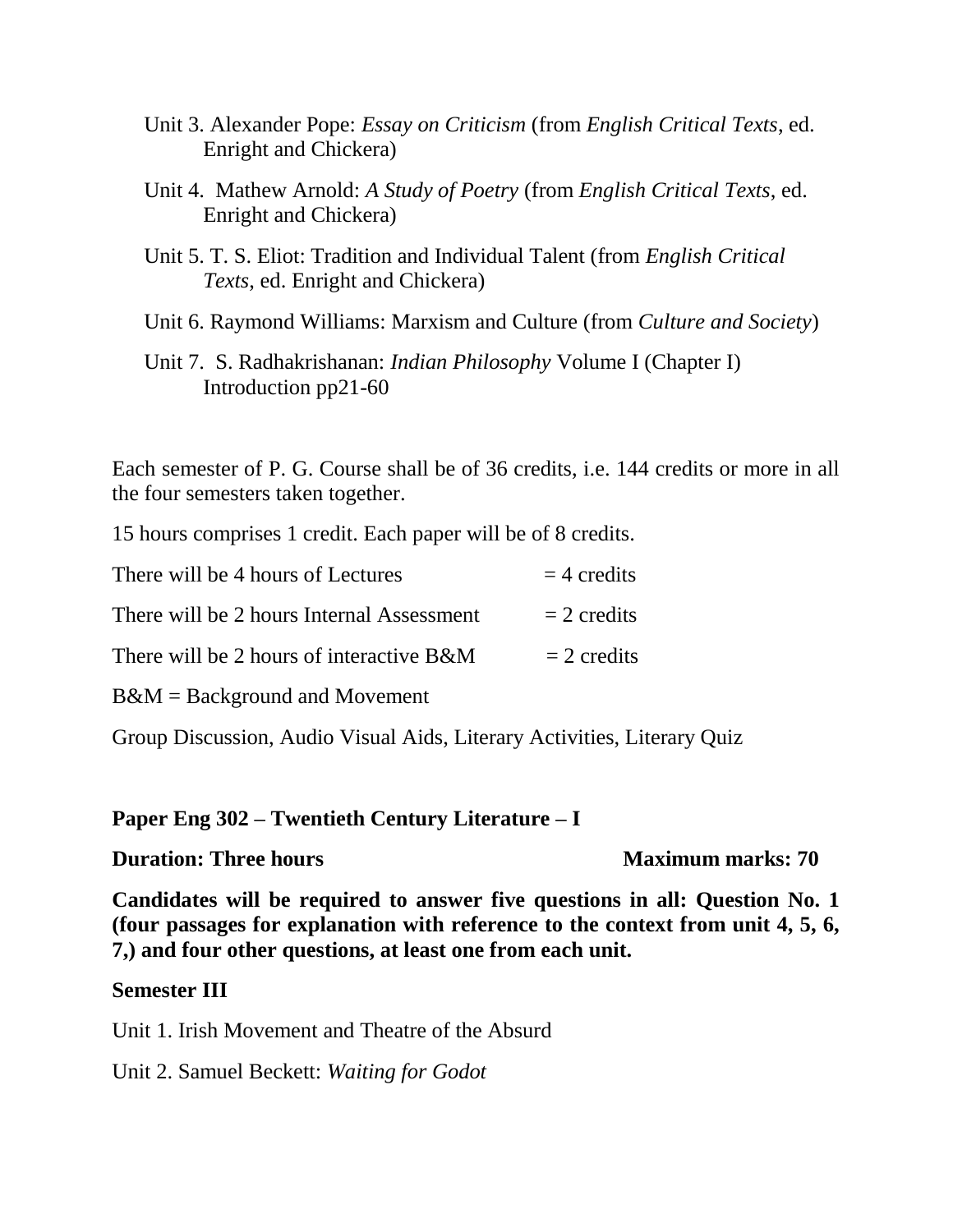Unit 3. George Bernard Shaw: *Pygmalion*

J. M. Synge: *Riders to the Sea* (ed. Anniah Gowda)

Unit 4. W. B. Yeats: (from A Pocket Book of Modern Verse ed. O. Williams): When You are Old, To a Shade, A Bronze Head, Lapis Lazuli, Nineteen Hundred and Nineteen, Sailing to Byzantium

Unit 5. T. S. Eliot: *The Waste Land*

Unit 6. Philip Larkin: Toad, Coming, At Grass, The Whitsun Wedding

Unit 7. Ted Hughes: Pike, View of a Pig, Hawk Roosting, Thistles

#### **Essential Reading**:

Pramod Nayar – *A History of English Literature* Martin Esslin – *Theatre of the Absurd* S. Matterson – *Studying Poetry*

Each semester of P. G. Course shall be of 36 credits, i.e. 144 credits or more in all the four semesters taken together.

15 hours comprises 1 credit. Each paper will be of 8 credits.

| There will be 4 hours of Lectures         | $=$ 4 credits |
|-------------------------------------------|---------------|
| There will be 2 hours Internal Assessment | $= 2$ credits |
| There will be 2 hours of interactive B&M  | $= 2$ credits |
| $B\&M =$ Background and Movement          |               |

Group Discussion, Audio Visual Aids, Literary Activities, Literary Quiz

#### **Paper Eng 303 – Indian Writing in English – I**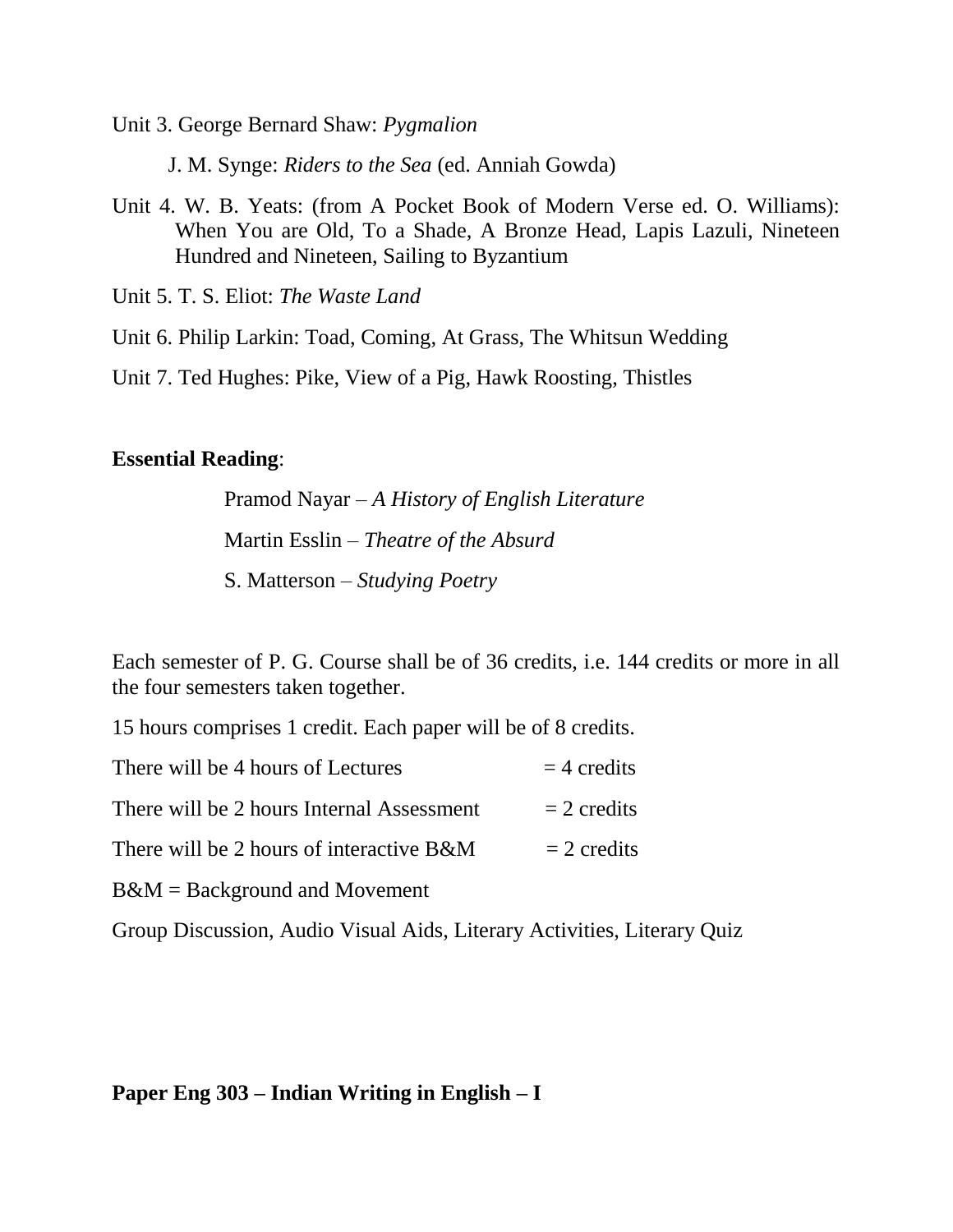**Duration: Three hours Maximum marks: 70** 

**Candidates will be required to answer five questions in all: Question No. 1 (four passages for explanation with reference to the context from unit 4, 5, 6, 7,) and four other questions, at least one from each unit.**

#### **Semester III**

Unit 1. Emergence and Growth of Indian Writing in English from 1820 to the Present

Unit 2. Rabindranath Tagore: *Home and the World*

The following poems from *An Anthology of Commonwelth Poetry* ed. C. D. Narasimhaiah:

Unit 3. Sri Aurobindo – *The Pilgrim of the Night*

*The Stone Goddess*

Unit 4. Kamala Das – *An Introduction*

 *Dance of the Eunuch*

Unit 5. A. K. Ramanujan – *Love Poem for a Wife*

 *Small Scale Reflection on a Great House* 

Unit 6. R. Parthasarthy – *Exile*

 *from Homecoming*

Unit 7. Keki N. Daruwalla – *Pestilence in Nineteenth Century Calcutta*

#### **Essential Reading:**

*Contemporary Poets in English* S. Pandey *Re-Imagining India and Other Essays* A. Nandy *Studying Poetry* S. Matterson *Dalit Personal Narratives* R. Kumar *Translating Culture* P. Rubel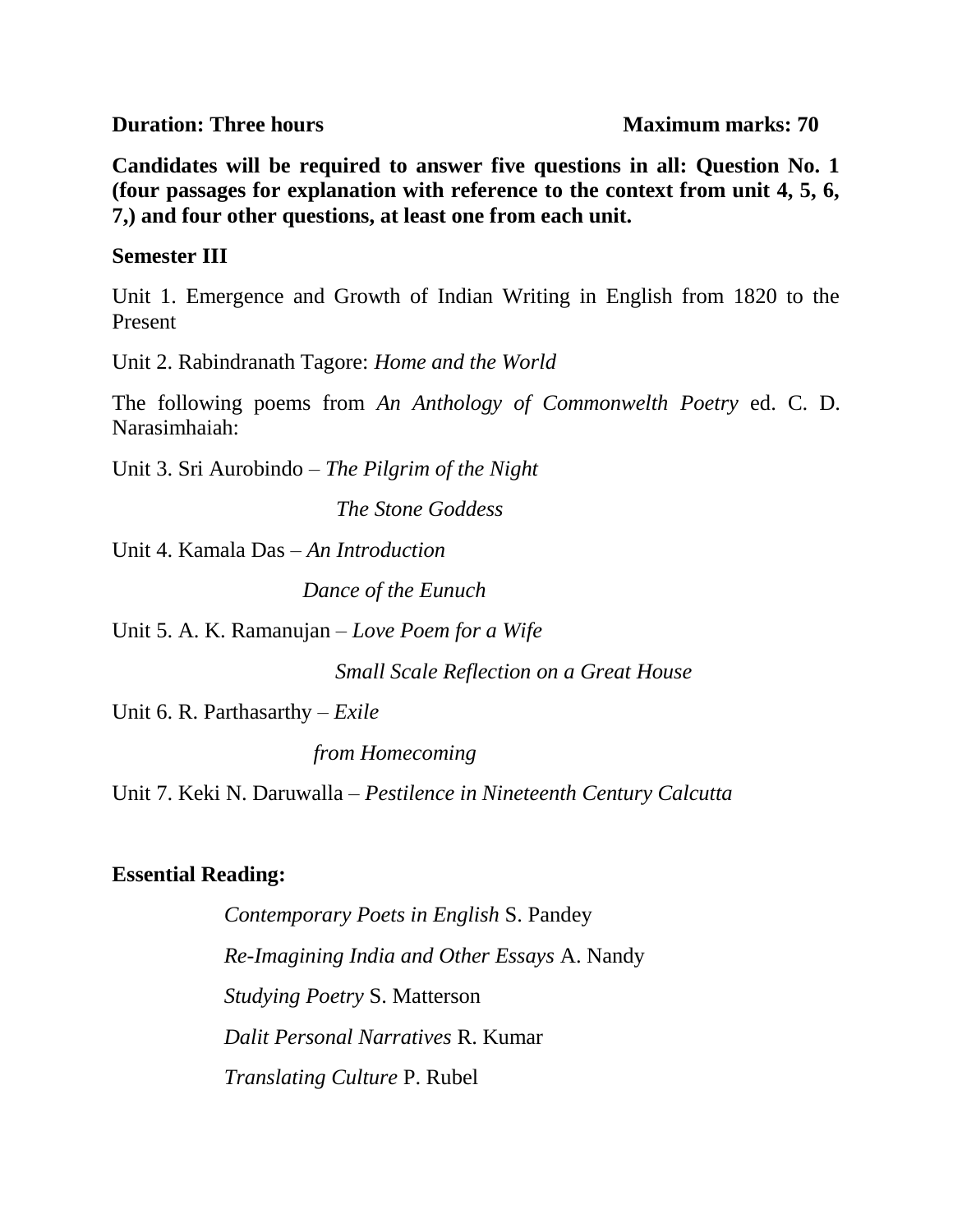#### *Nations and Identities* V. Pecora

Each semester of P. G. Course shall be of 36 credits, i.e. 144 credits or more in all the four semesters taken together.

15 hours comprises 1 credit. Each paper will be of 8 credits.

| There will be 4 hours of Lectures         | $=$ 4 credits |
|-------------------------------------------|---------------|
| There will be 2 hours Internal Assessment | $= 2$ credits |
| There will be 2 hours of interactive B&M  | $= 2$ credits |
| $B\&M =$ Background and Movement          |               |

Group Discussion, Audio Visual Aids, Literary Activities, Literary Quiz

#### **Paper Eng A01 –Applied Linguistics and Contemporary English Grammar–I**

#### **Duration: Three hours Maximum marks: 70**

**All questions are compulsory with provision of internal choice.**

#### **Semester III**

Unit 1. Cleanth Brooks: The Primacy of the Linguistic Medium

- Unit 2. Elements of Grammar, Clause elements and types
- Unit 3. Noun Phrase and Verb Phrase

Unit 4. Adjectival Phrases, Prepositional Phrases and Adverbial Phrases

Unit 5. The Verb and its Complements

Each semester of P. G. Course shall be of 36 credits, i.e. 144 credits or more in all the four semesters taken together.

15 hours comprises 1 credit. Each paper will be of 8 credits.

| There will be 4 hours of Lectures         | $=$ 4 credits |
|-------------------------------------------|---------------|
| There will be 2 hours Internal Assessment | $= 2$ credits |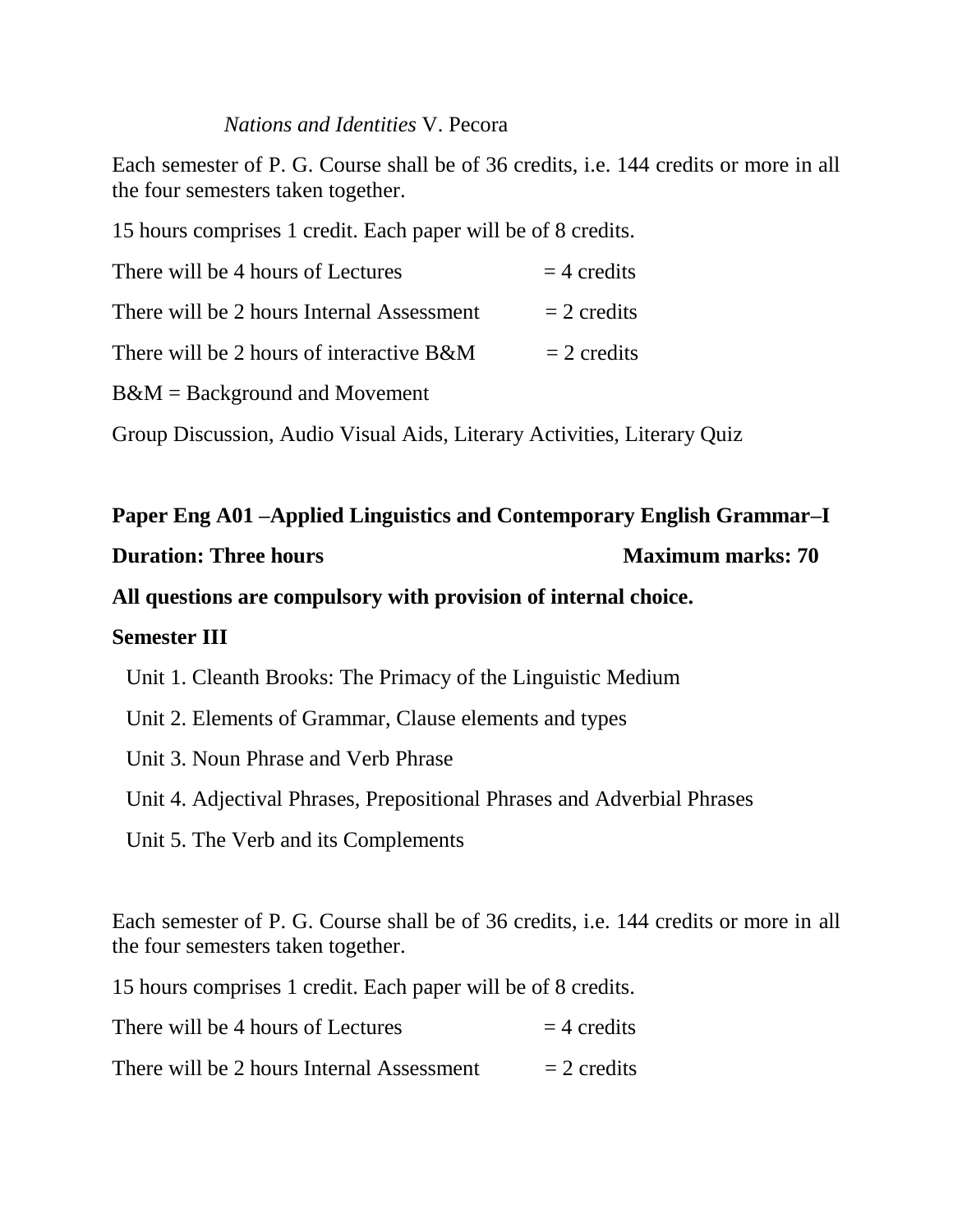There will be 2 hours of interactive  $B\&M = 2$  credits

B&M = Background and Movement

Group Discussion, Audio Visual Aids, Literary Activities, Literary Quiz

#### **Paper Eng B01 – American Literature–I**

**Duration: Three hours Maximum marks: 70** 

**Candidates will be required to answer five questions in all: Question No. 1 (four passages for explanation with reference to the context from unit 4, 5, 6) and four other questions, at least one from each unit.**

#### **Semester III**

Unit 1. American Renaissance and Transcendentalism

From *American Literature of Nineteenth Century*, ed. W. J. Fisher et. Al (Eurasia):

Unit 2. R. W. Emerson: The American Scholar

Unit 3. Walt Whitman: (i) Preface to the Leaves of Grass

(ii) Crossing Brooklyn Ferry

 (iii) I hear it charged against From *American Literature of the Twentieth Century*, ed. E. S. Oliver et. al (Eurasia)

Unit 4. Emily Dickinson: (i) I felt a Funeral, in my Brain

(ii) A bird came down the walk

(iii) I heard a Fly Buzz

(iv)Tell all the truth

Unit 5. Robert Frost: (i) Birches

(ii) After Apple Picking

(iii) Stopping by Woods on a Snowy Evening

Unit 6. Wallace Stevens: (i) Of Modern Poetry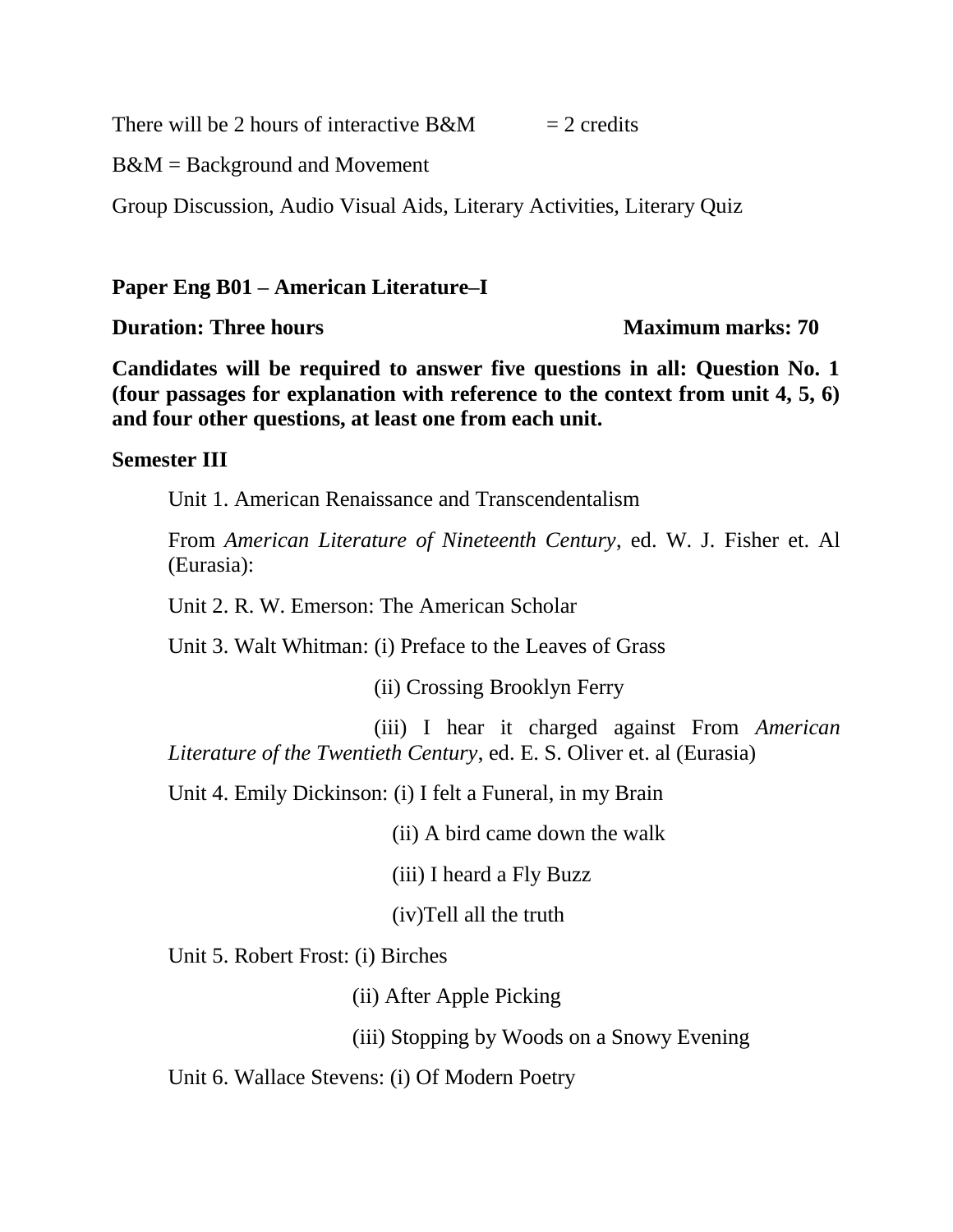#### (ii) Sunday Morning

Each semester of P. G. Course shall be of 36 credits, i.e. 144 credits or more in all the four semesters taken together.

15 hours comprises 1 credit. Each paper will be of 8 credits.

| There will be 4 hours of Lectures         | $=$ 4 credits |
|-------------------------------------------|---------------|
| There will be 2 hours Internal Assessment | $= 2$ credits |
| There will be 2 hours of interactive B&M  | $= 2$ credits |
| $B\&M =$ Background and Movement          |               |

Group Discussion, Audio Visual Aids, Literary Activities, Literary Quiz

#### **Paper Eng C01 – Women's Writing–I**

#### **Duration: Three hours Maximum marks: 70**

**Candidates will be required to answer five questions in all and at least one from each unit.**

#### **Semester III**

Unit 1. Elizabeth Gaskell: *Mary Barton*

Unit 2. Simon de Beauvoir: Introduction and section I of *The Second Sex* ed. and tr. by H. M. Parshilay, New York: Alfred A. Knopf, 1953

Unit 3. Virginia Woolf: *A Room of One's Own*

Unit 4. Jean Rhys: *Wide Sargasso Sea*

Unit 5. Nayantara Sahgal: *Rich Like Us*

Each semester of P. G. Course shall be of 36 credits, i.e. 144 credits or more in all the four semesters taken together.

15 hours comprises 1 credit. Each paper will be of 8 credits.

| There will be 4 hours of Lectures         | $=$ 4 credits |
|-------------------------------------------|---------------|
| There will be 2 hours Internal Assessment | $= 2$ credits |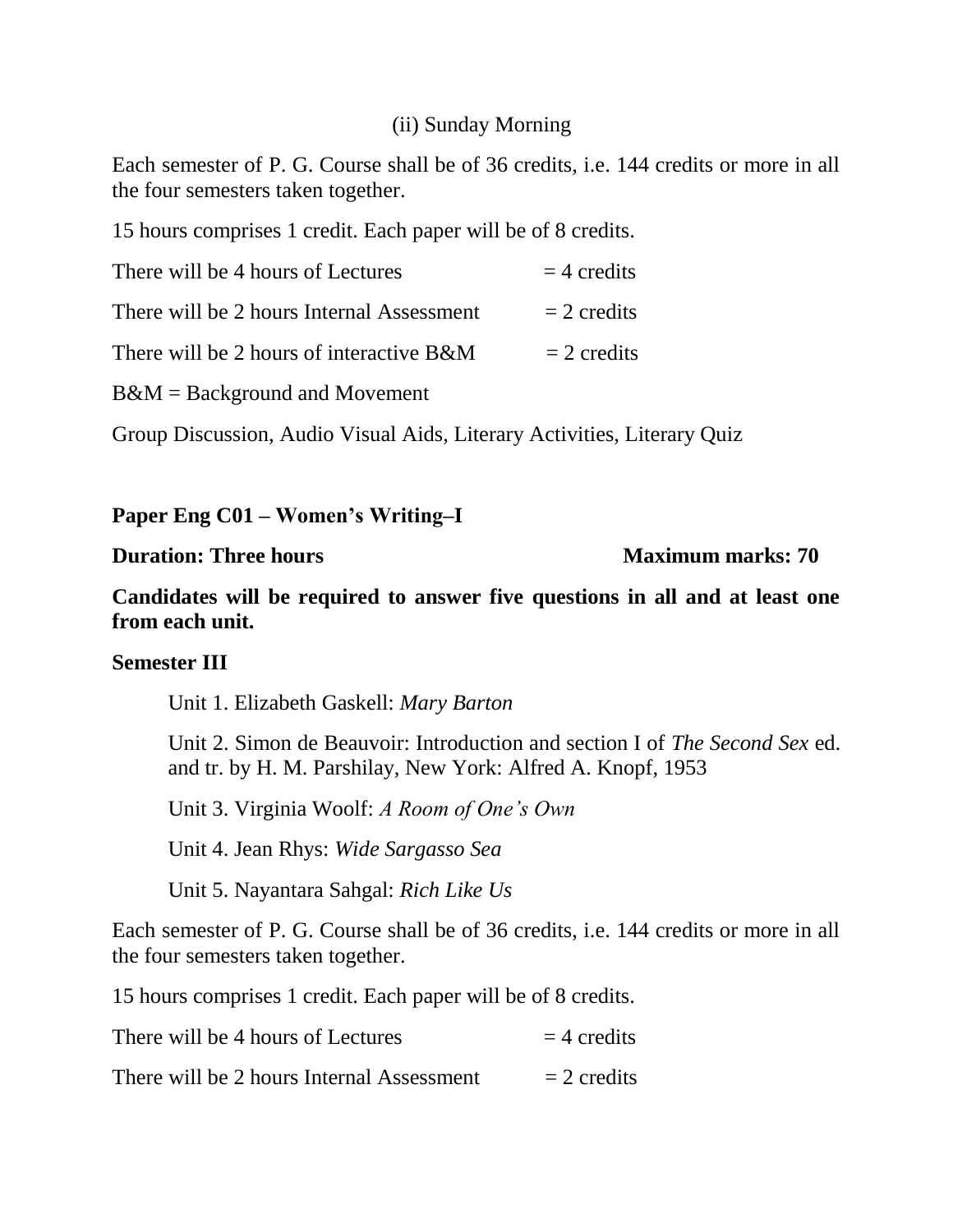There will be 2 hours of interactive B&M  $= 2$  credits

B&M = Background and Movement

Group Discussion, Audio Visual Aids, Literary Activities, Literary Quiz

#### **Paper Eng D01 – Postcolonial Literature–I**

#### **Duration: Three hours Maximum marks: 70**

**Candidates will be required to answer five questions in all and at least one from each unit.**

#### **Semester III**

Unit 1. Raja Rao: *Kanthapura* Unit 2. Ngugi Wa Thiang'o: *Decolonising the Mind* Unit 3. Chinua Achebe: *Things Fall Apart* (Allied) Unit 4. Amitav Ghosh: *The Hungry Tide* Unit 5. Ashis Nandy: *The Intimate Enemy* (Introduction only)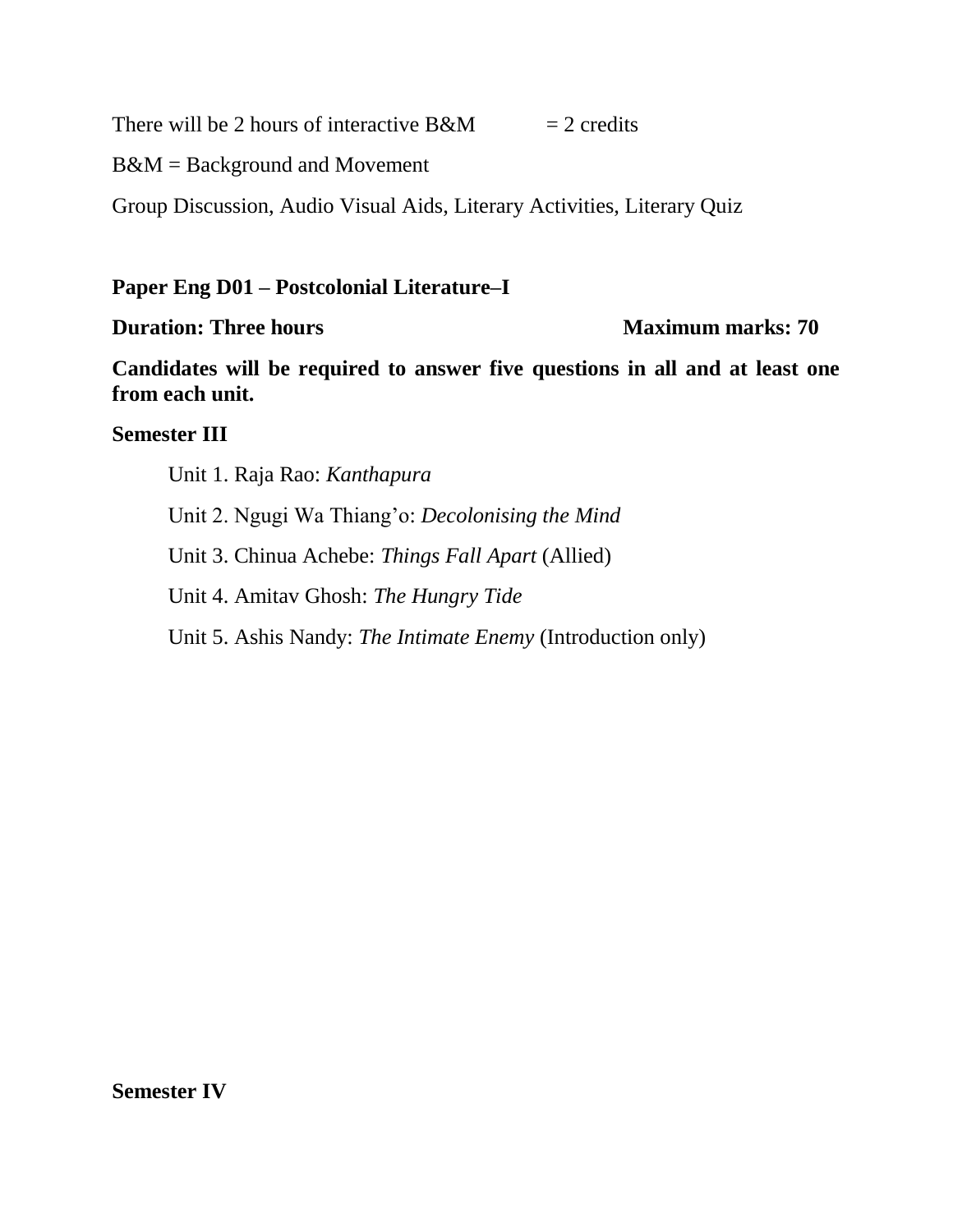#### **Paper Eng. 401 – Literary Criticism and Theory II**

**Duration : 3 hrs.** Max. Marks : 70

**Candidates will be required to answer five question in all and at least one from each unit.**

Semester IV

Unit 1. Mulk Raj Anand: The Source of Protest in My Novels (From *Creating Theory*, ed, Jasbir Jain, Pencraft)

Unit 2. R.K. Narayan: *Grandmother's Tales* (Penguin)

Unit 3. Salman Rushdie: *Imaginary Homeland* (Chapter-1)

Unit 4. Elaine Showalter: Towards a Feminist Poetics (from *Contemporary Criticism* ed. V.S. Seturaman, macmillan)

Unit 5. Bill Ashcroft, Gareth: *The Empire Writes Back* (Chapter I) Griffiths & Helen Tiffin (et. al)

Unit 6. M.H. Abrams: The Deconstructive Angel (From Contemporary Criticism ed. V.S. Seturaman, Macmillan)

Unit 7. Jasbir Jain:

- (i) Theorising Resistance and Creativity
- (ii) A Phoenix Called Resistance from book (Theorising Resistance)

Essential Reading

Dictionary of Concept in Literary Criticism and theory. W. Harris

Writers of the Indian Diaspora. E. Nelson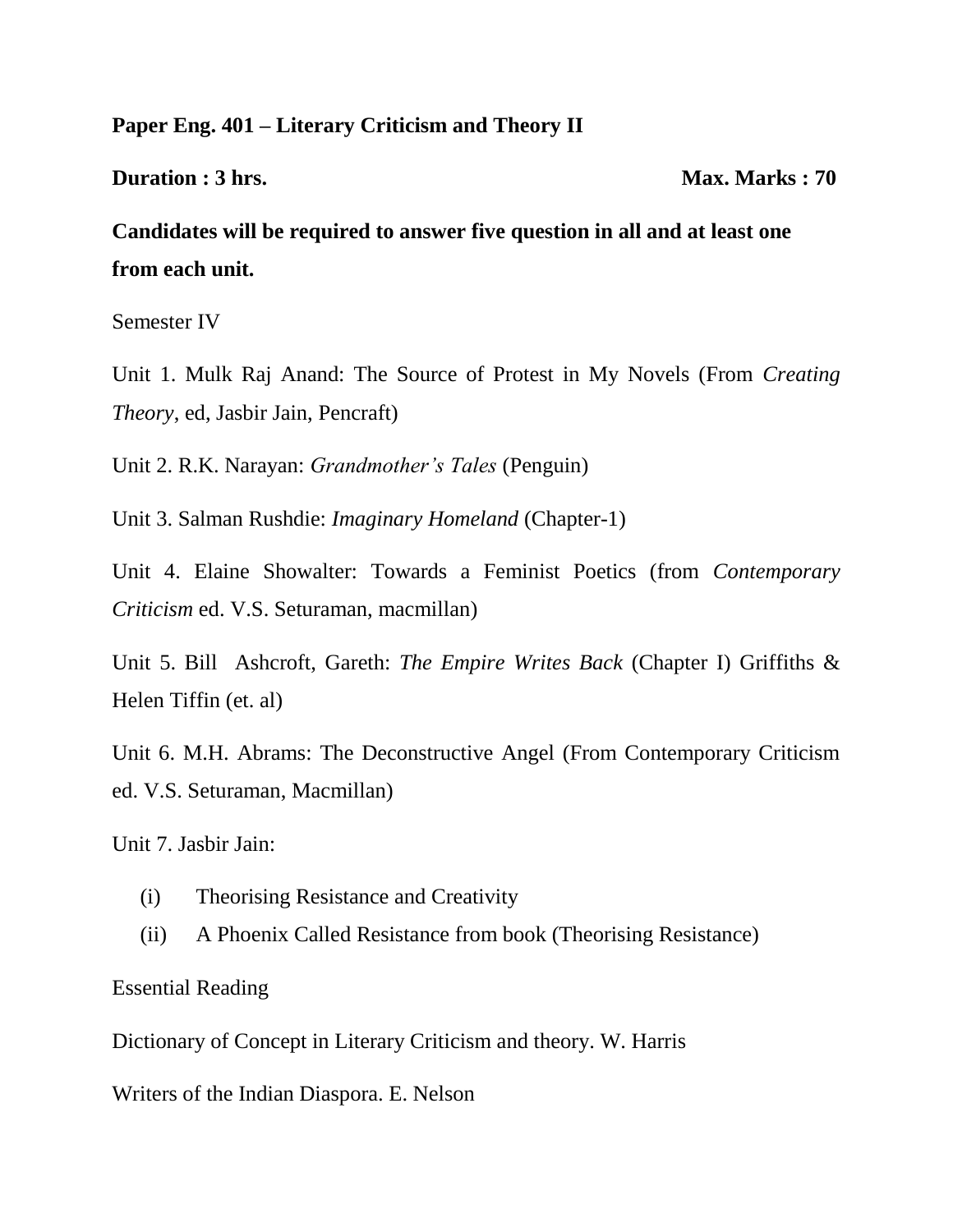Language Culture and Identity P. Riley

Research and Gender. L. Jones

Dictionary of Feminist theory. M. Humm

Routledge Companion to Postcolonial Studies. J. McLeod

Each Semester of P G Course shall be of 36 credits, i.e. 144 credits of more in all the four semesters taken together.

15 hours comprises 1 credit. each paper will be of 9 credits.

| There will be 4 Hours of Lectures           | $=$ 4 credits |
|---------------------------------------------|---------------|
| There will be 2 Hours of Lectures           | $= 2$ credits |
| There will be 1 Hours of Lectures           | $=$ 1 credits |
| There will be 2 Hours of interactive $B\&M$ | $= 2$ credits |
| $B\&M =$ Background and movement            |               |

group Discussion, audio visual aids, literary activities, literary Quiz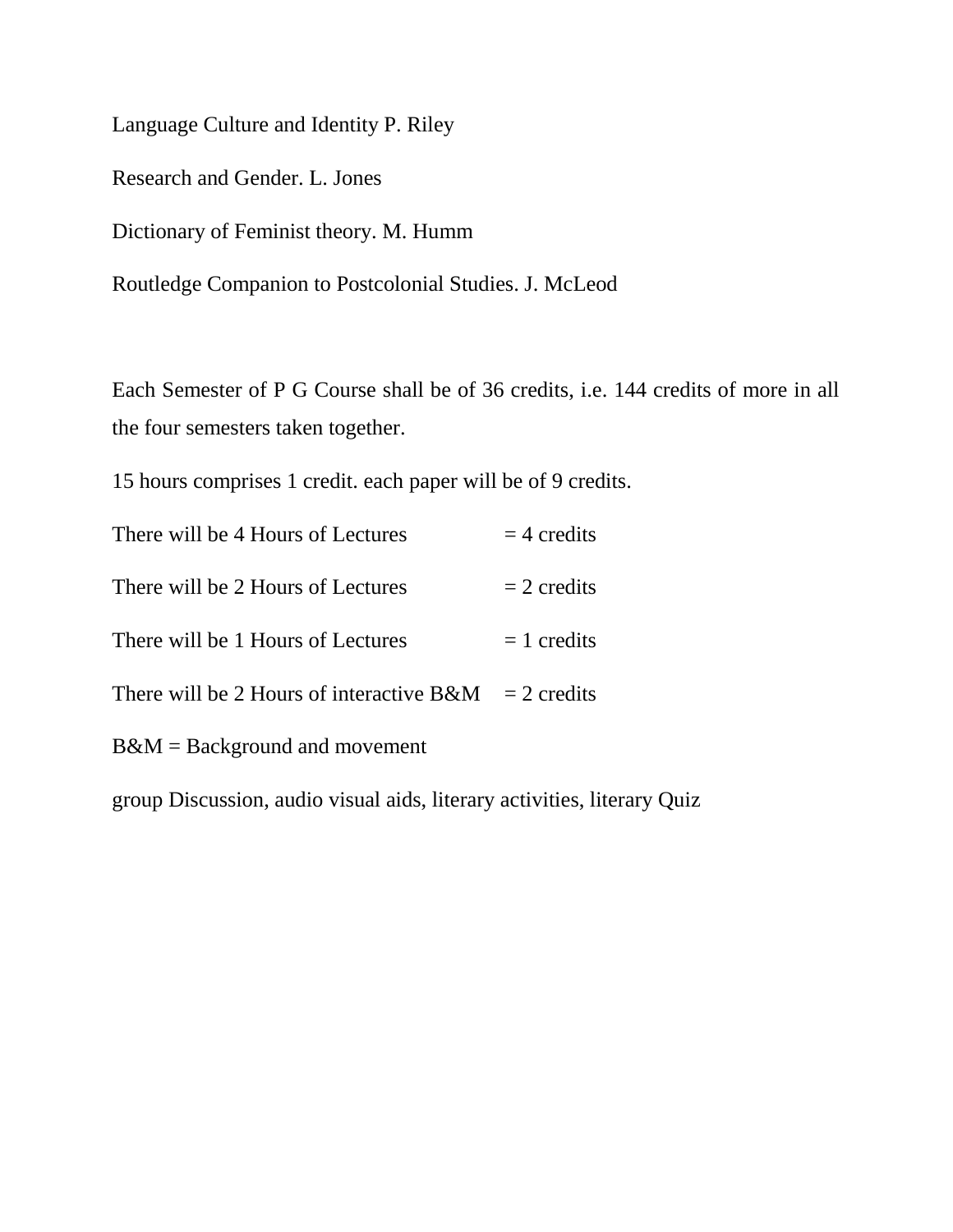#### **Paper 402- Twentieth Century Literature II**

**Duration : 3 hrs.** Max. Marks : 70

**Candidates will be required to answer five question in all and at least one from each unit.**

Semester IV

Unit 1. Modernism, Impressionism and Stream of Consciousness

Unit 2. George Orwell: from Inside the Whale and Other Essays,

Penguin: Down the Mine, Shooting and Elephant, Politics

and English Language

Unit 3. Virginia Woolf: To The Lighthouse

Unit 4. D.H. Lawrence: The Rainbow

Unit 5. E.M. Forster : Passage to India

Unit 6. Nirad C. Choudhary: A Passage to England

Each Semester of P G Course shall be of 36 credits, i.e. 144 credits of more in all the four semester taken together.

15 hours comprises 1 credit. each paper will be of 9 credits.

| There will be 4 Hours of Lectures                       | $=$ 4 credits |
|---------------------------------------------------------|---------------|
| There will be 2 Hours of tutorials                      | $= 2$ credits |
| There will be 1 Hours of Assignment                     | $= 1$ credits |
| There will be 2 Hours of interactive $B\&M = 2$ credits |               |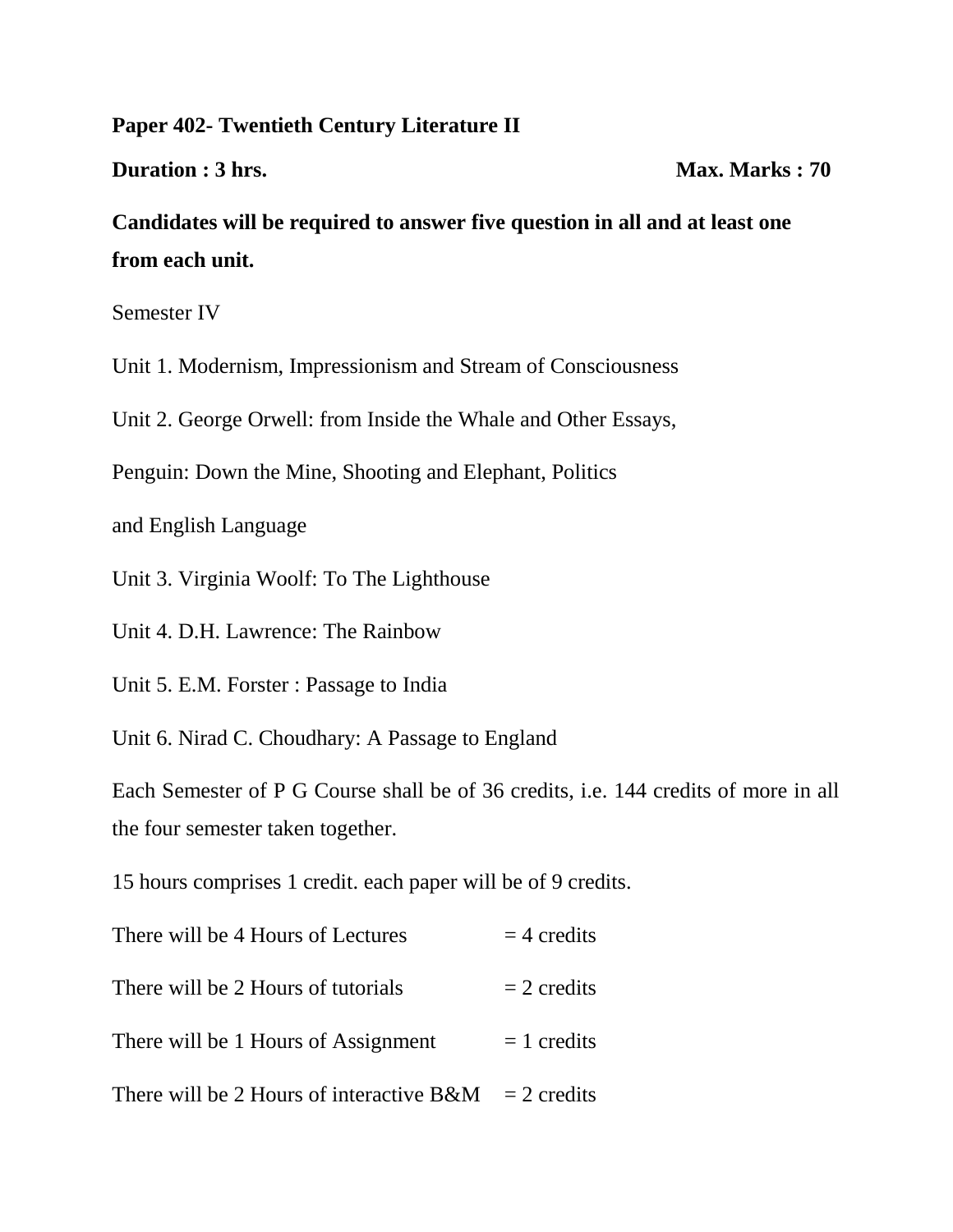B&M = Background and movement

Group Discussion, audio visual aids, literary activities, literary Quiz

#### **Paper 403 Indian Writing In English II**

**Duration : 3 hrs.** Max. Marks : 70

**Candidates will be required to answer five question in all and at least one from each unit.**

Semester IV

Unit 1. Bankim Chandra Chatterjee: Anandmath

- Unit 2. M.K. Gandhi: Hind Swaraj
- Unit 3. Progressive Writers Movement
- Unit 4. Premchand's Godan
- Unit 5. Shashi Deshpande's Hear me Sanjay, My Beloved Charioteer
- Unit 6. Bama: Sangati Events
- Unit 7. Amitav Ghosh: Shadow Lines

#### **Essential Reading**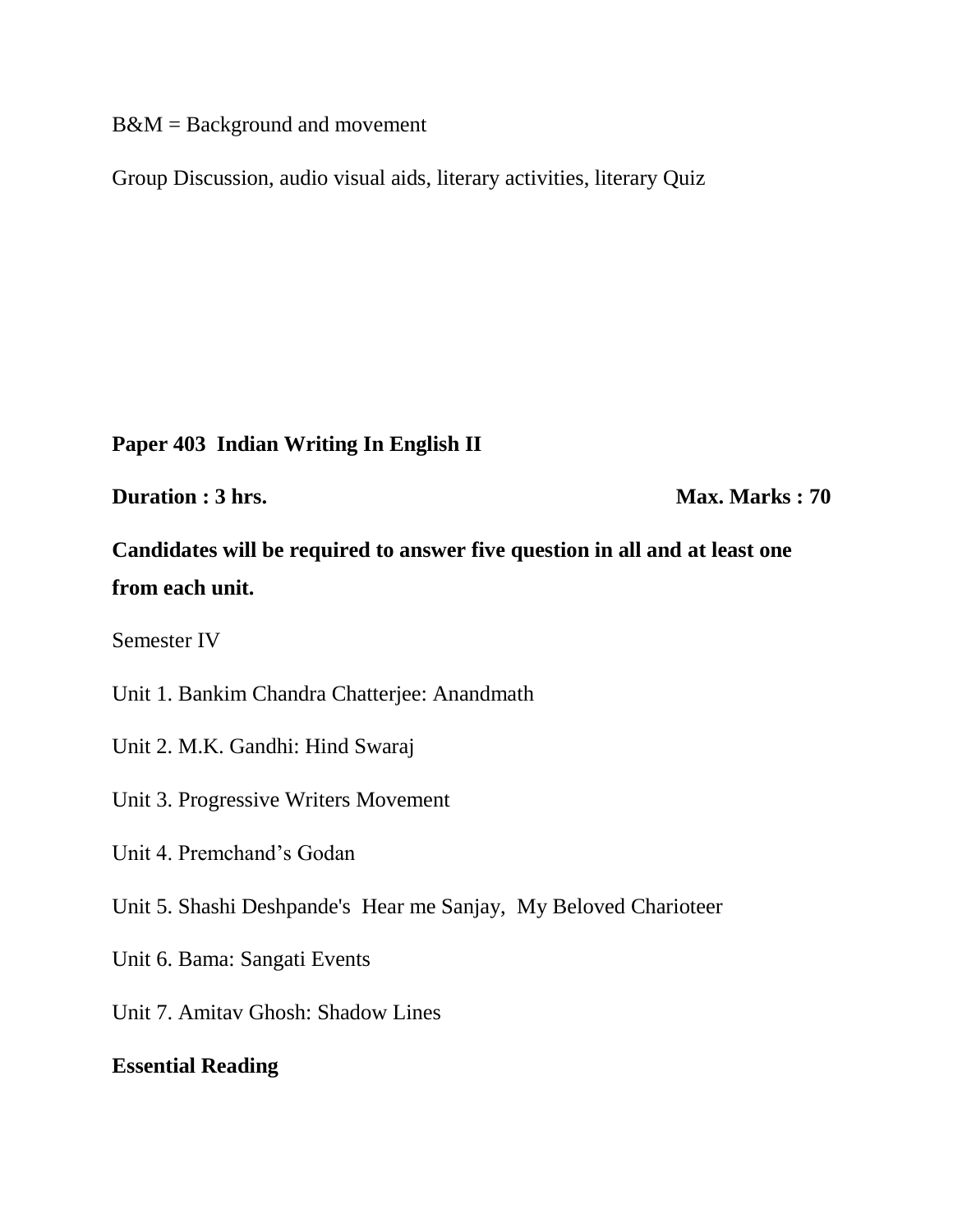Indian Novel in English. Reimenschneider

South Asian Novelists in English J. Sanga

Studying the Novel. J. Hawthorn

Writers of the Indian Diaspora ed Jasbir Jain

**Optional Papers :** Candidates are required to choose one paper from the following options.

Each Semester of P G Course shall be of 36 credits, i.e. 144 credits of more in all the four semester taken together.

15 hours comprises 1 credit. each paper will be of 9 credits.

| There will be 4 Hours of Lectures        | $=$ 4 credits |
|------------------------------------------|---------------|
| There will be 2 Hours of tutorials       | $= 2$ credits |
| There will be 1 Hours of Assignment      | $= 1$ credits |
| There will be 2 Hours of interactive B&M | $= 2$ credits |
| $B\&M =$ Background and movement         |               |

Group Discussion, Audio Visual Aids, Literary Activities, literary Quiz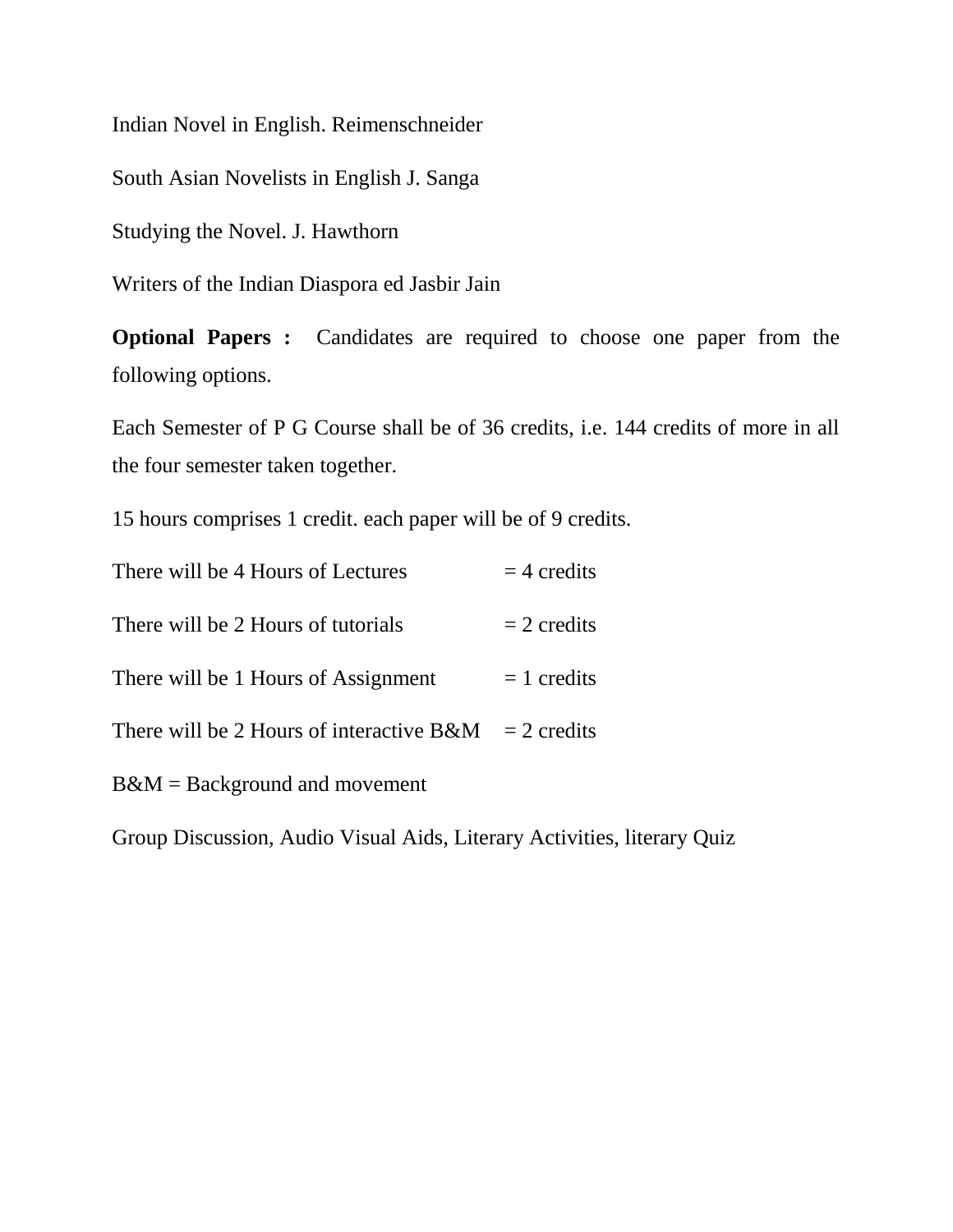#### **Paper ENG A02 – Applied Linguistics and Contemporary English**

#### **Grammar II**

#### **Duration: 3 hrs.** Max.

#### **Marks: 70**

#### **All question are compulsory with provision for internal choice**

#### **Semester IV**

- 1. H.G. Widdowson: Stylistics
- 2. Discourse Analysis
- 3.; Co-ordination of Clauses, Co-ordintion of Phrases
- 4. Focus, Theme and Emphasis
- 5. Teaching Methods: Grammar and Translation Method, Situational Method, Bilingual Method
- 6. Communicative Language Teaching

Essential Reading:

- 1. Quirk and Greenbaum: A University Grammar of English (Longman, 1973)
- 2. David Crystal: Linguistics. (Penguin)
- 3. Geoffrey Leech: English Grammar for Today
- 4. E. Palmer: Grammar (ELBS, 1971)
- 5. Richards and Rodgers: Approaches and Methods in Language Teaching (CWP)
- 6. J.F. Wall work: Language and Linguistcs (Heinemann)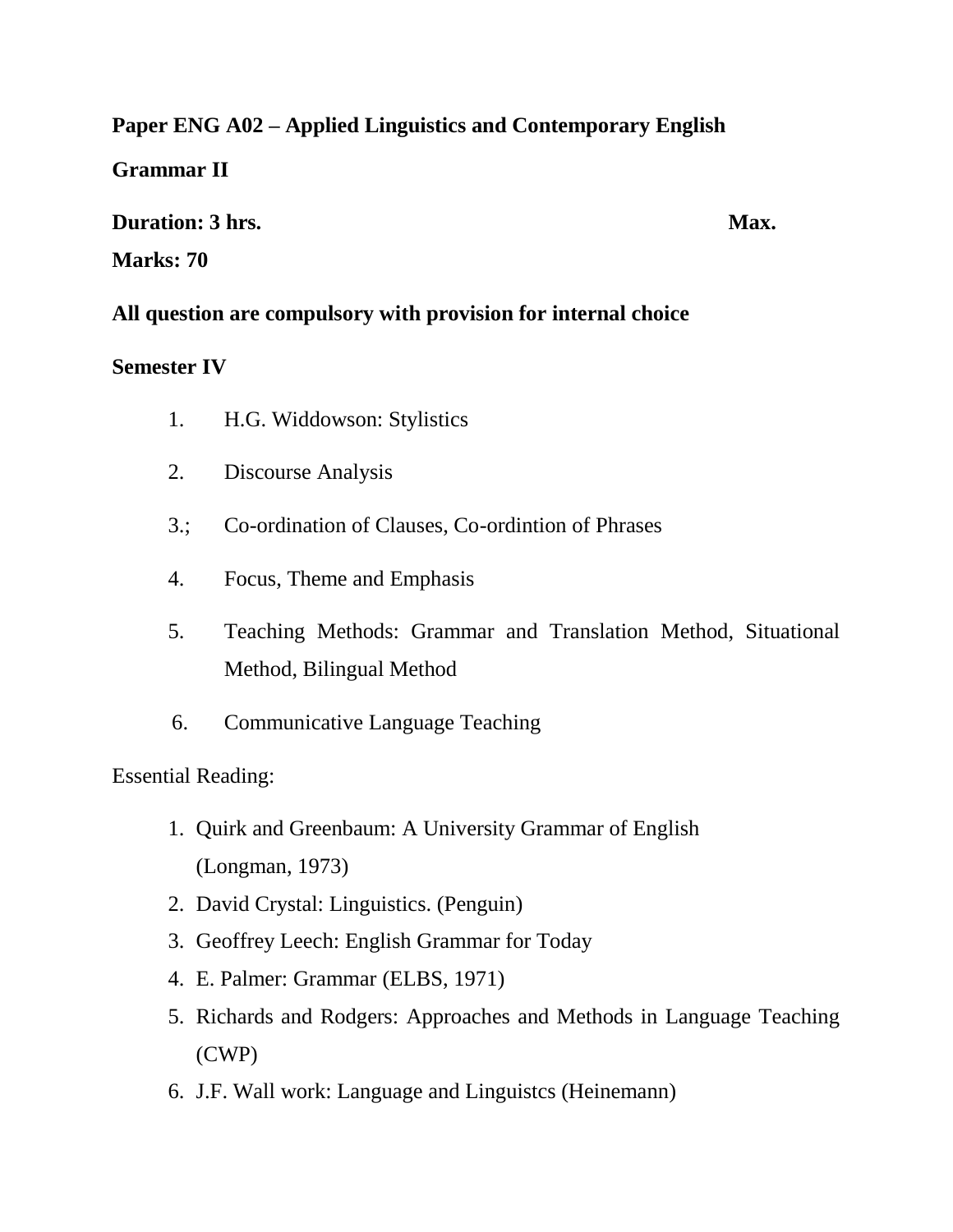- 7. Christophersen: Second Language Teaching (Pelican)
- 8. Allen and Pit Corder: The Edinburgh Course in Applied Linguistics, Vol. II
- 9. Jacobs and Rosenbaum: English Transformational Grammar (Blaisdill Publishing Company)

10.Leech and Svartik: A Communicative Grammar of English (ELBS)

Each Semester of P G Course shall be of 36 Credits, i.e. 144 credits or more in all the Four Semesters taken together.

15 hours comprises 1 credit. Each paper will be of 9 credits.

| There will be 4 hours of Lectures          | $=$ 4 credits |
|--------------------------------------------|---------------|
| There will be 2 hours of Tutorials         | $= 2$ credits |
| There will be 1 hours Assignment           | $= 1$ credits |
| There will be 2 hours ; of interactive B&M | $= 2$ credits |
| B&M= Background and Movement               |               |

Group Discussion, Audio Visual Aids, Literary Activities, Literary Quiz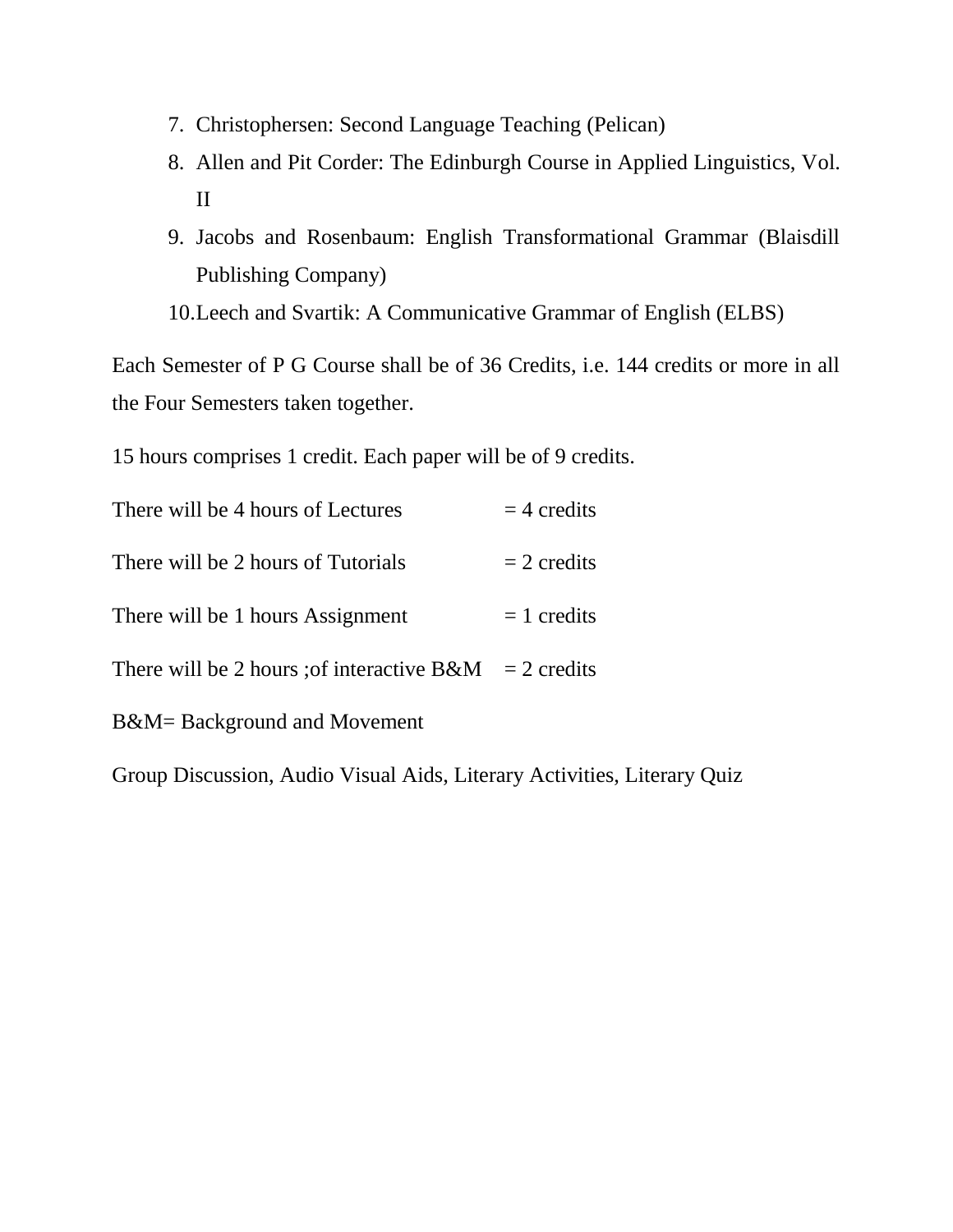#### **Paper ENG B02 – American Literature II**

Duration : 03 Hrs. Max. Marks : 70

Candidates will be required to answer five questions in all and at least one from each unit.

Semester IV

- Unit 1. Symbolism and Expressionism
- Unit 2. Arthur Miller : All My Sons

Unit 3. Tennessee Williams : A Street Car Named Desire

Unit 4. Nathaniel Hawthorne : The Scarlet Letter

Unit 5. Mark Twain : Adventures of Huckle Berry Finn.

Unit6. Toni Morrison ; The Bluest Eye

Essential Reading :

- 1. Bloom, Harold E. Eugene O/Nell, New York, Chelsea, 1987.
- 2. Bentley, Eric. In Search of Theatre, New York, Knop. 1953.
- 3. Baqohee, Shymal. Ed. Perspectives on O/Neill : New Essays, New York : University of Victoria, 1988.
- 4. Lewis, Allan American Plays and Playwrights of the Contemporary Theatre. New York ; Crown, 1965.
- 5. Mukherjee, Sujit, and D.V.K. Raghavacharyulu eds. Indian Essays in American Literature. Bombay Popular, 1969.
- 6. Ford, Boris. Ed. the New Pelican Guide to English Literature, Vol. 9.
- 7. Morrison, Toni. Playing in the Dark, I Chapter.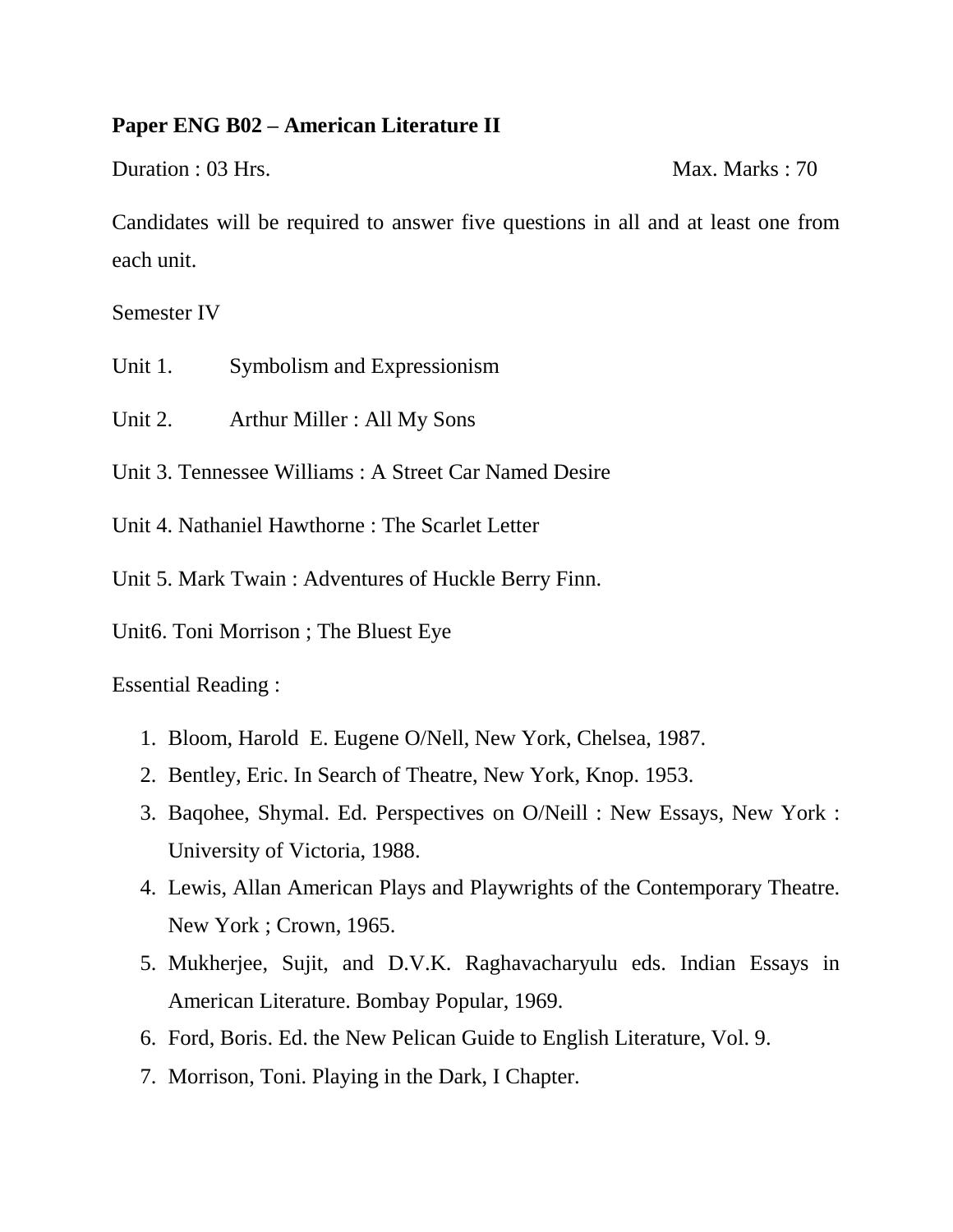Each Semester of P G Course shall be of 36 credits, i.e. 144 credits of more in all the four semester taken together.

15 hours comprises 1 credit. each paper will be of 9 credits.

| There will be 4 Hours of Lectures                       | $=$ 4 credits |
|---------------------------------------------------------|---------------|
| There will be 2 Hours of Lectures                       | $= 2$ credits |
| There will be 1 Hours of Lectures                       | $= 1$ credits |
| There will be 2 Hours of interactive $B\&M = 2$ credits |               |
| $B\&M =$ Background and movement                        |               |

Group Discussion, audio visual aids, literary activities, literary Quiz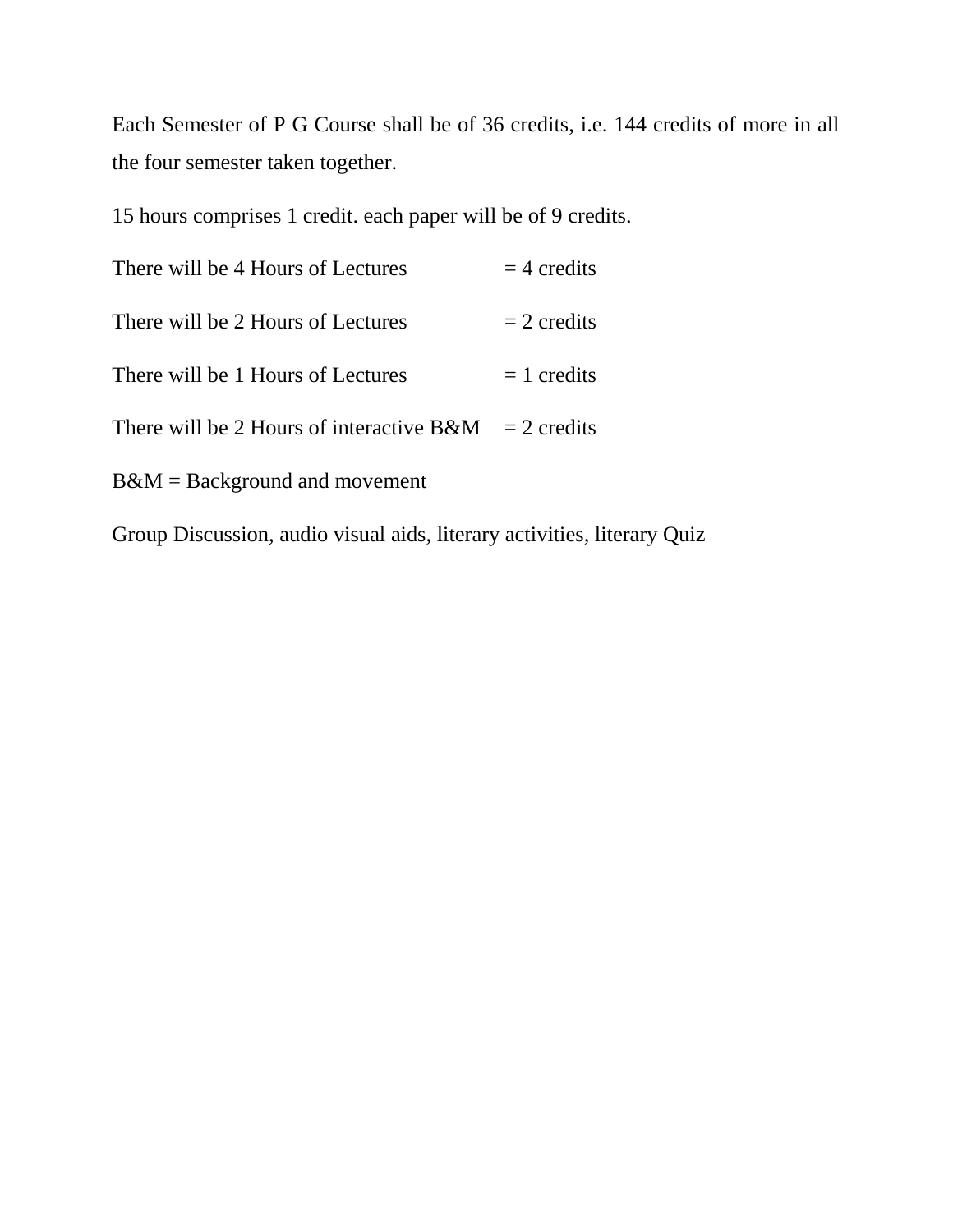#### **Paper ENG C02 – Women's Writing II**

Duration : 03 Hrs. Max. Marks : 70

Candidates will be required to answer five questions in all Questions No. 1 (Four Passages for explanation with reference to the context from unit2,3,4 and 5) and four other questions and at least one from each unit.

Semester IV

Unit 1. Annettee Kolodny : Dancing Through the Minefield

Unit 2. Elizabeth B. Browning ; Aurora Leigh Book II

Unit 3. Imtiaz Dharkar : Choice, Purdah, Prayer

Unit 4. Charlotte Keatley ; My Mother Said I Never Should

Unit 5. Manjula Padmanabhan; Harvest

Essential Readings :

- 1. Elaine Showalter : A Literature of Their Own
- 2. Elaine Showalter: Ed. The New Feminist Criticism
- 3. J.S. Mill ; Subjection of Women
- 4. Juliet Mitchell : Psychoanalysis and Feminism

Each Semester of P G Course shall be of 36 credits, i.e. 144 credits of more in all the four semester taken together.

15 hours comprises 1 credit. each paper will be of 9 credits.

| There will be 4 Hours of Lectures | $=$ 4 credits |
|-----------------------------------|---------------|
| There will be 2 Hours of Lectures | $= 2$ credits |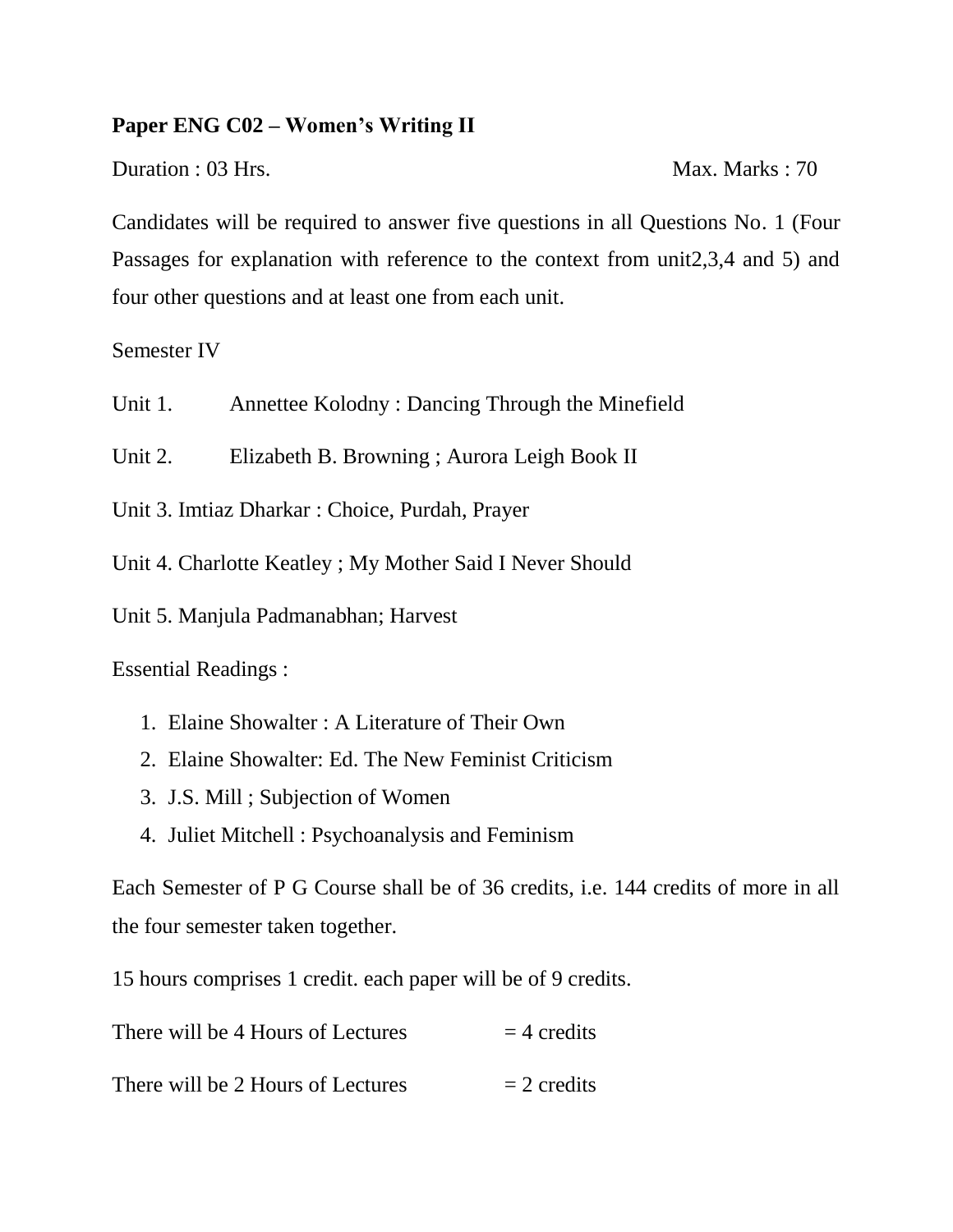There will be 1 Hours of Lectures  $= 1$  credits

There will be 2 Hours of interactive  $B\&M = 2$  credits

B&M = Background and movement

Group Discussion, audio visual aids, literary activities, literary Quiz

#### **Paper ENG D02 – Postcolonial Literature II**

Duration : 03 Hrs. Max. Marks : 70

Candidates will be required to answer five questions in all Questions No. 1 (Four Passages for explanation with reference to the context from unit 1, 2, 3, 4 and 5) and four other questions and at least one from each unit.

Semester IV

The Following poems from Ten twentieth Century Indian Poets in English ed. By R. Parthasarathy (OUP)

Unit 1. R. Parthasarathy : from Exile, from Homecoming

Unit 2. Keki N. Daruwalla: Pestilence in 19<sup>th</sup> Century Calcutta, Ghaghra in Spate.

Unit 3. Prescribed Poems from Meena Alexander's River and Bridge : Blood Line, The Looking Glass, Everything Strikes Loose, South of the Nilgiris.

Poems Selected from *An Anthology of Commonwealth Poetry*